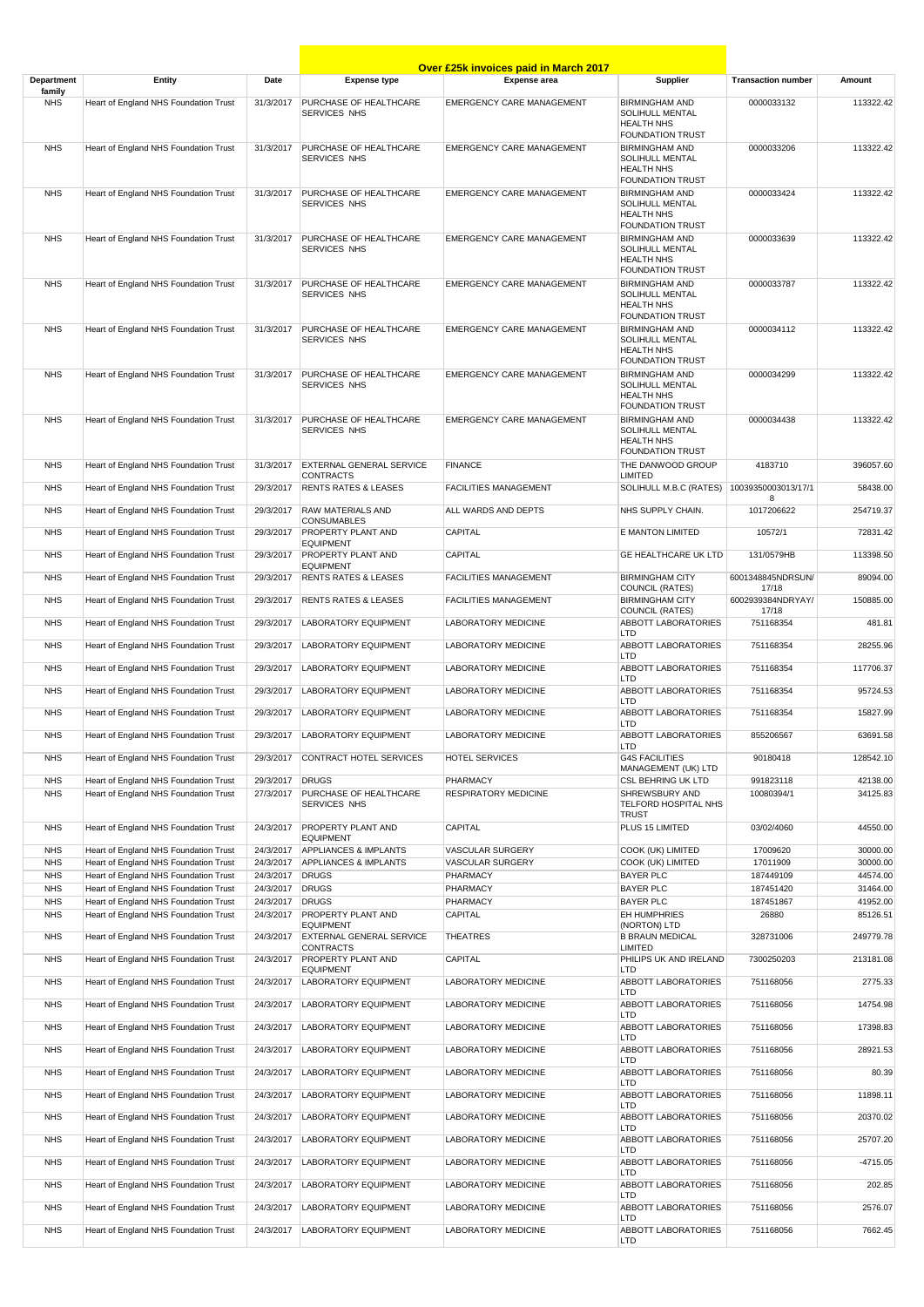| <b>NHS</b> | Heart of England NHS Foundation Trust | 24/3/2017 | <b>LABORATORY EQUIPMENT</b>                               | <b>LABORATORY MEDICINE</b>       | ABBOTT LABORATORIES<br>LTD                           | 751168056    | 8287.49   |
|------------|---------------------------------------|-----------|-----------------------------------------------------------|----------------------------------|------------------------------------------------------|--------------|-----------|
| <b>NHS</b> | Heart of England NHS Foundation Trust | 24/3/2017 | <b>LABORATORY EQUIPMENT</b>                               | <b>LABORATORY MEDICINE</b>       | <b>ABBOTT LABORATORIES</b><br>LTD                    | 751168056    | 70314.42  |
| <b>NHS</b> | Heart of England NHS Foundation Trust | 24/3/2017 | <b>LABORATORY EQUIPMENT</b>                               | LABORATORY MEDICINE              | ABBOTT LABORATORIES<br>LTD                           | 751168056    | 102861.60 |
| <b>NHS</b> | Heart of England NHS Foundation Trust | 24/3/2017 | <b>DRUGS</b>                                              | PHARMACY                         | <b>CELGENE LTD</b>                                   | 8940112213   | 28324.80  |
| <b>NHS</b> | Heart of England NHS Foundation Trust | 24/3/2017 | CONTRACT HOTEL SERVICES                                   | <b>HOTEL SERVICES</b>            | <b>G4S FACILITIES</b><br>MANAGEMENT (UK) LTD         | 90166319     | 147776.41 |
| <b>NHS</b> | Heart of England NHS Foundation Trust | 24/3/2017 | CONTRACT HOTEL SERVICES                                   | <b>HOTEL SERVICES</b>            | <b>G4S FACILITIES</b><br>MANAGEMENT (UK) LTD         | 90173995     | 841656.41 |
| <b>NHS</b> | Heart of England NHS Foundation Trust | 24/3/2017 | CONTRACT HOTEL SERVICES                                   | <b>HOTEL SERVICES</b>            | <b>G4S FACILITIES</b>                                | 90173996     | 147776.41 |
| <b>NHS</b> | Heart of England NHS Foundation Trust | 24/3/2017 | <b>DRUGS</b>                                              | PHARMACY                         | MANAGEMENT (UK) LTD<br><b>NOVARTIS</b>               | 91705749     | 32063.58  |
|            |                                       |           |                                                           |                                  | PHARMACEUTICALS UK<br>LTD                            |              |           |
| <b>NHS</b> | Heart of England NHS Foundation Trust | 24/3/2017 | <b>DRUGS</b>                                              | PHARMACY                         | <b>NOVARTIS</b><br>PHARMACEUTICALS UK                | 91752990     | 53424.00  |
|            |                                       |           |                                                           |                                  | LTD                                                  |              |           |
| <b>NHS</b> | Heart of England NHS Foundation Trust | 24/3/2017 | <b>DRUGS</b>                                              | PHARMACY                         | <b>NOVARTIS</b><br>PHARMACEUTICALS UK                | 91755222     | 26712.00  |
| <b>NHS</b> | Heart of England NHS Foundation Trust | 24/3/2017 | <b>DRUGS</b>                                              | <b>RADIOLOGY</b>                 | LTD<br>ALLIANCE MEDICAL LTD                          | AML-055502   | 56079.60  |
| <b>NHS</b> | Heart of England NHS Foundation Trust | 24/3/2017 | <b>QUALIFIED AGENCY NURSES</b>                            | <b>GASTROENTEROLOGY</b>          | <b>MANORBASE LTD</b><br><b>TRADING AS FIRSTPOINT</b> | HEFT2-150883 | 547.97    |
|            |                                       |           |                                                           |                                  | <b>HEALTHCARE</b>                                    |              |           |
| <b>NHS</b> | Heart of England NHS Foundation Trust | 24/3/2017 | QUALIFIED AGENCY NURSES                                   | <b>THEATRES</b>                  | <b>MANORBASE LTD</b><br><b>TRADING AS FIRSTPOINT</b> | HEFT2-150883 | 243.54    |
| <b>NHS</b> | Heart of England NHS Foundation Trust | 24/3/2017 | <b>QUALIFIED AGENCY NURSES</b>                            | <b>ELDERLY MEDICINE</b>          | <b>HEALTHCARE</b><br><b>MANORBASE LTD</b>            | HEFT2-150883 | 216.42    |
|            |                                       |           |                                                           |                                  | <b>TRADING AS FIRSTPOINT</b><br><b>HEALTHCARE</b>    |              |           |
| <b>NHS</b> | Heart of England NHS Foundation Trust | 24/3/2017 | QUALIFIED AGENCY NURSES                                   | CRITICAL CARE                    | <b>MANORBASE LTD</b>                                 | HEFT2-150883 | 546.25    |
|            |                                       |           |                                                           |                                  | <b>TRADING AS FIRSTPOINT</b><br><b>HEALTHCARE</b>    |              |           |
| <b>NHS</b> | Heart of England NHS Foundation Trust | 24/3/2017 | QUALIFIED AGENCY NURSES                                   | <b>GENERAL MEDICINE</b>          | <b>MANORBASE LTD</b><br><b>TRADING AS FIRSTPOINT</b> | HEFT2-150883 | 1980.36   |
| <b>NHS</b> | Heart of England NHS Foundation Trust | 24/3/2017 | QUALIFIED AGENCY NURSES                                   | <b>THEATRES</b>                  | <b>HEALTHCARE</b><br><b>MANORBASE LTD</b>            | HEFT2-150883 | 9424.66   |
|            |                                       |           |                                                           |                                  | <b>TRADING AS FIRSTPOINT</b><br><b>HEALTHCARE</b>    |              |           |
| <b>NHS</b> | Heart of England NHS Foundation Trust | 24/3/2017 | QUALIFIED AGENCY NURSES                                   | <b>ACUTE MEDICINE</b>            | <b>MANORBASE LTD</b>                                 | HEFT2-150883 | 304.43    |
|            |                                       |           |                                                           |                                  | <b>TRADING AS FIRSTPOINT</b><br><b>HEALTHCARE</b>    |              |           |
| <b>NHS</b> | Heart of England NHS Foundation Trust | 24/3/2017 | QUALIFIED AGENCY NURSES                                   | TRAUMA & ORTHOPAEDICS            | <b>MANORBASE LTD</b><br><b>TRADING AS FIRSTPOINT</b> | HEFT2-150883 | 457.20    |
| <b>NHS</b> | Heart of England NHS Foundation Trust | 24/3/2017 | QUALIFIED AGENCY NURSES                                   | <b>PAEDIATRICS</b>               | <b>HEALTHCARE</b><br><b>MANORBASE LTD</b>            | HEFT2-150883 | 155.59    |
|            |                                       |           |                                                           |                                  | <b>TRADING AS FIRSTPOINT</b>                         |              |           |
| <b>NHS</b> | Heart of England NHS Foundation Trust | 24/3/2017 | QUALIFIED AGENCY NURSES                                   | <b>THEATRES</b>                  | <b>HEALTHCARE</b><br>MANORBASE LTD                   | HEFT2-150883 | 5056.36   |
|            |                                       |           |                                                           |                                  | <b>TRADING AS FIRSTPOINT</b><br><b>HEALTHCARE</b>    |              |           |
| <b>NHS</b> | Heart of England NHS Foundation Trust | 24/3/2017 | QUALIFIED AGENCY NURSES                                   | <b>THERAPIES</b>                 | <b>MANORBASE LTD</b><br><b>TRADING AS FIRSTPOINT</b> | HEFT2-150883 | 679.56    |
|            |                                       |           |                                                           |                                  | <b>HEALTHCARE</b>                                    | HEFT2-150883 |           |
| <b>NHS</b> | Heart of England NHS Foundation Trust | 24/3/2017 | QUALIFIED AGENCY NURSES                                   | <b>THEATRES</b>                  | <b>MANORBASE LTD</b><br><b>TRADING AS FIRSTPOINT</b> |              | 2758.82   |
| <b>NHS</b> | Heart of England NHS Foundation Trust | 24/3/2017 | <b>QUALIFIED AGENCY NURSES</b>                            | <b>THEATRES</b>                  | <b>HEALTHCARE</b><br><b>MANORBASE LTD</b>            | HEFT2-150883 | 9102.76   |
|            |                                       |           |                                                           |                                  | <b>TRADING AS FIRSTPOINT</b><br>HEALTHCARE           |              |           |
| <b>NHS</b> | Heart of England NHS Foundation Trust | 24/3/2017 | QUALIFIED AGENCY NURSES                                   | TRAUMA & ORTHOPAEDICS            | <b>MANORBASE LTD</b><br><b>TRADING AS FIRSTPOINT</b> | HEFT2-150883 | 365.30    |
|            |                                       |           |                                                           |                                  | <b>HEALTHCARE</b>                                    |              |           |
| <b>NHS</b> | Heart of England NHS Foundation Trust | 24/3/2017 | QUALIFIED AGENCY NURSES                                   | <b>RESPIRATORY MEDICINE</b>      | MANORBASE LTD<br><b>TRADING AS FIRSTPOINT</b>        | HEFT2-150883 | 870.14    |
| <b>NHS</b> | Heart of England NHS Foundation Trust | 24/3/2017 | QUALIFIED AGENCY NURSES                                   | A & E                            | <b>HEALTHCARE</b><br>SOS HEALTHCARE LTD              | HEFT2-150893 | 30035.75  |
| <b>NHS</b> | Heart of England NHS Foundation Trust | 24/3/2017 | PURCHASE OF HEALTH CARE<br><b>SERVICES</b>                | <b>DISCHARGE</b>                 | <b>HEALTHCARE AT HOME</b><br>LTD                     | OP/6133147   | 76830.00  |
| <b>NHS</b> | Heart of England NHS Foundation Trust | 22/3/2017 | PURCHASE OF HEALTHCARE                                    | <b>EMERGENCY CARE MANAGEMENT</b> | <b>BIRMINGHAM AND</b>                                | 0000032211   | 113322.42 |
|            |                                       |           | SERVICES NHS                                              |                                  | SOLIHULL MENTAL<br><b>HEALTH NHS</b>                 |              |           |
| <b>NHS</b> | Heart of England NHS Foundation Trust | 22/3/2017 | PURCHASE OF HEALTHCARE                                    | <b>EMERGENCY CARE MANAGEMENT</b> | <b>FOUNDATION TRUST</b><br><b>BIRMINGHAM AND</b>     | 0000032414   | 113322.42 |
|            |                                       |           | SERVICES NHS                                              |                                  | SOLIHULL MENTAL<br><b>HEALTH NHS</b>                 |              |           |
| <b>NHS</b> |                                       | 22/3/2017 | PURCHASE OF HEALTHCARE                                    |                                  | <b>FOUNDATION TRUST</b>                              |              |           |
|            | Heart of England NHS Foundation Trust |           | SERVICES NHS                                              | EMERGENCY CARE MANAGEMENT        | <b>BIRMINGHAM AND</b><br>SOLIHULL MENTAL             | 0000032585   | 113322.42 |
|            |                                       |           |                                                           |                                  | <b>HEALTH NHS</b><br><b>FOUNDATION TRUST</b>         |              |           |
| <b>NHS</b> | Heart of England NHS Foundation Trust | 22/3/2017 | PURCHASE OF HEALTHCARE<br>SERVICES NHS                    | <b>EMERGENCY CARE MANAGEMENT</b> | <b>BIRMINGHAM AND</b><br><b>SOLIHULL MENTAL</b>      | 0000033133   | 113322.42 |
|            |                                       |           |                                                           |                                  | <b>HEALTH NHS</b><br><b>FOUNDATION TRUST</b>         |              |           |
| <b>NHS</b> | Heart of England NHS Foundation Trust | 22/3/2017 | <b>OTHER MISCELLANEOUS</b>                                | RESPIRATORY MEDICINE             | <b>ROYAL</b>                                         | 0000192829   | 31290.00  |
|            |                                       |           |                                                           |                                  | <b>WOLVERHAMPTON</b><br><b>HOSPITALS</b>             |              |           |
| <b>NHS</b> | Heart of England NHS Foundation Trust | 22/3/2017 | <b>OTHER GENERAL SUPPLIES &amp;</b><br><b>SERVICES</b>    | <b>PHARMACY</b>                  | NHSBSA PRESCRIPTION<br>PRICING DIVISION              | 1000050662   | 45248.47  |
| <b>NHS</b> | Heart of England NHS Foundation Trust | 22/3/2017 | <b>RAW MATERIALS AND</b><br>CONSUMABLES                   | ALL WARDS AND DEPTS              | NHS SUPPLY CHAIN.                                    | 1017185151   | 325068.31 |
| <b>NHS</b> | Heart of England NHS Foundation Trust | 22/3/2017 | <b>RAW MATERIALS AND</b><br>CONSUMABLES                   | ALL WARDS AND DEPTS              | NHS SUPPLY CHAIN.                                    | 1017188805   | 163851.46 |
| <b>NHS</b> | Heart of England NHS Foundation Trust | 22/3/2017 | <b>RAW MATERIALS AND</b>                                  | ALL WARDS AND DEPTS              | NHS SUPPLY CHAIN.                                    | 1017191728   | 203068.28 |
| <b>NHS</b> | Heart of England NHS Foundation Trust | 22/3/2017 | CONSUMABLES<br><b>RAW MATERIALS AND</b>                   | ALL WARDS AND DEPTS              | NHS SUPPLY CHAIN.                                    | 1017196336   | 316942.16 |
| <b>NHS</b> | Heart of England NHS Foundation Trust | 22/3/2017 | CONSUMABLES<br><b>RAW MATERIALS AND</b>                   | ALL WARDS AND DEPTS              | NHS SUPPLY CHAIN.                                    | 1017201854   | 251282.34 |
| <b>NHS</b> | Heart of England NHS Foundation Trust | 22/3/2017 | <b>CONSUMABLES</b><br><b>OTHER GENERAL SUPPLIES &amp;</b> | <b>PAEDIATRICS</b>               | <b>BIRMINGHAM WOMEN'S</b>                            | 15684824     | 33832.00  |
|            |                                       |           | <b>SERVICES</b>                                           |                                  | AND CHILDREN'S NHS<br><b>FOUNDATION TRUST</b>        |              |           |
| <b>NHS</b> | Heart of England NHS Foundation Trust | 22/3/2017 | <b>LABORATORY EQUIPMENT</b>                               | <b>LABORATORY MEDICINE</b>       | PUBLIC HEALTH<br>ENGLAND (WAS HPA)                   | 6228433      | 389534.93 |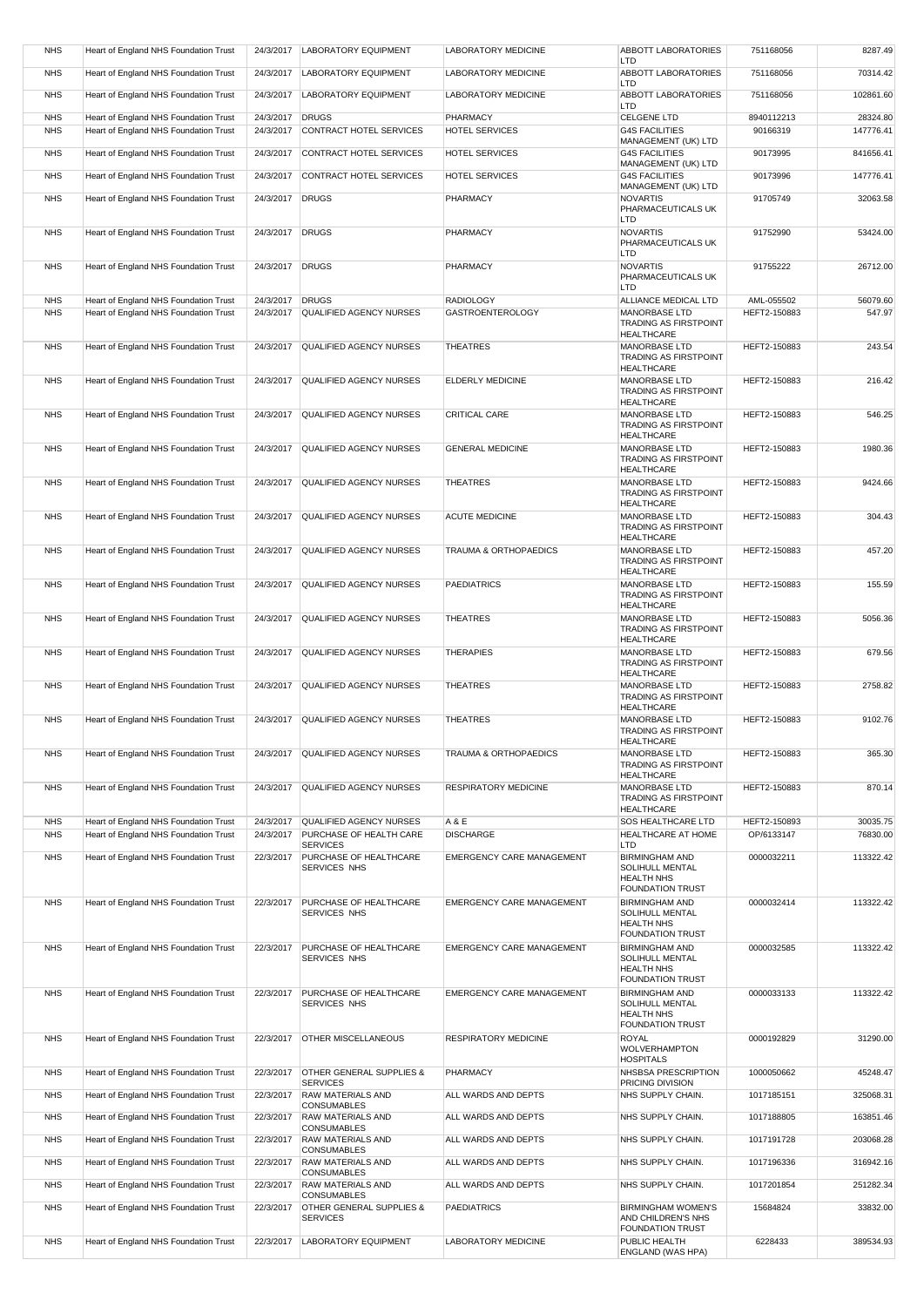| <b>NHS</b>               | Heart of England NHS Foundation Trust                                          | 22/3/2017   MSSE       |                                                               | <b>LABORATORY MEDICINE</b>               | NHS BLOOD AND<br>TRANSPLANT (NHSBT)                                            | 858589                            | 53106.75             |
|--------------------------|--------------------------------------------------------------------------------|------------------------|---------------------------------------------------------------|------------------------------------------|--------------------------------------------------------------------------------|-----------------------------------|----------------------|
| <b>NHS</b>               | Heart of England NHS Foundation Trust                                          | 22/3/2017              | PURCHASE OF HEALTHCARE<br>SERVICES NHS                        | <b>PAEDIATRICS</b>                       | <b>BIRMINGHAM</b><br><b>COMMUNITY</b><br><b>HEALTHCARE NHS</b><br><b>TRUST</b> | B0000804                          | 35213.06             |
| <b>NHS</b>               | Heart of England NHS Foundation Trust                                          |                        | 22/3/2017 OTHER MISCELLANEOUS                                 | <b>MEDICINE MANAGEMENT</b>               | <b>WEST MIDLANDS</b><br>AMBULANCE SERVICE<br><b>NHS TRUST</b>                  | C0002102                          | 27600.00             |
| <b>NHS</b>               | Heart of England NHS Foundation Trust                                          | 22/3/2017              | OTHER TRANSPORT & MOVEABLE SURGERY MANAGEMENT<br><b>PLANT</b> |                                          | <b>WEST MIDLANDS</b><br>AMBULANCE SERVICE<br><b>NHS TRUST</b>                  | C0002102                          | 57941.78             |
| <b>NHS</b>               | Heart of England NHS Foundation Trust                                          | 22/3/2017              | OTHER TRANSPORT & MOVEABLE SURGERY MANAGEMENT<br><b>PLANT</b> |                                          | <b>WEST MIDLANDS</b><br>AMBULANCE SERVICE<br><b>NHS TRUST</b>                  | C0002194                          | 243667.00            |
| <b>NHS</b>               | Heart of England NHS Foundation Trust                                          | 22/3/2017              | OTHER TRANSPORT & MOVEABLE SURGERY MANAGEMENT<br><b>PLANT</b> |                                          | <b>WEST MIDLANDS</b><br>AMBULANCE SERVICE<br><b>NHS TRUST</b>                  | C0002217                          | 243667.00            |
| <b>NHS</b>               | Heart of England NHS Foundation Trust                                          | 22/3/2017              | OTHER TRANSPORT & MOVEABLE SURGERY MANAGEMENT<br><b>PLANT</b> |                                          | <b>WEST MIDLANDS</b><br>AMBULANCE SERVICE<br><b>NHS TRUST</b>                  | C0002239                          | 243667.00            |
| <b>NHS</b>               | Heart of England NHS Foundation Trust                                          | 22/3/2017              | OTHER TRANSPORT & MOVEABLE SURGERY MANAGEMENT<br><b>PLANT</b> |                                          | <b>WEST MIDLANDS</b><br>AMBULANCE SERVICE<br><b>NHS TRUST</b>                  | C0002263                          | 243667.00            |
| <b>NHS</b>               | Heart of England NHS Foundation Trust                                          | 22/3/2017              | OTHER TRANSPORT & MOVEABLE SURGERY MANAGEMENT<br><b>PLANT</b> |                                          | <b>WEST MIDLANDS</b><br>AMBULANCE SERVICE<br><b>NHS TRUST</b>                  | C0002295                          | 243667.00            |
| <b>NHS</b>               | Heart of England NHS Foundation Trust                                          | 22/3/2017              | PURCHASE OF HEALTHCARE<br>SERVICES NHS                        | CLIN HAEM / ONCOLOGY                     | UNIVERSITY HOSPITAL<br><b>BIRMINGHAM NHS</b><br><b>FOUNDATION TRUST</b>        | OP/T000626                        | 111765.00            |
| <b>NHS</b>               | Heart of England NHS Foundation Trust                                          | 22/3/2017              | PURCHASE OF HEALTHCARE<br>SERVICES NHS                        | CLIN HAEM / ONCOLOGY                     | UNIVERSITY HOSPITAL<br><b>BIRMINGHAM NHS</b><br><b>FOUNDATION TRUST</b>        | OP/T002277                        | 37255.00             |
| <b>NHS</b>               | Heart of England NHS Foundation Trust                                          | 22/3/2017              | <b>EXTERNAL GENERAL SERVICE</b><br><b>CONTRACTS</b>           | <b>THEATRES</b>                          | UNIVERSITY HOSPITAL<br><b>BIRMINGHAM NHS</b><br><b>FOUNDATION TRUST</b>        | OP/T003781                        | 27933.00             |
| <b>NHS</b>               | Heart of England NHS Foundation Trust                                          | 22/3/2017              | PURCHASE OF HEALTHCARE<br>SERVICES NHS                        | CLIN HAEM / ONCOLOGY                     | UNIVERSITY HOSPITAL<br><b>BIRMINGHAM NHS</b><br><b>FOUNDATION TRUST</b>        | OP/T018142                        | 37255.00             |
| <b>NHS</b>               | Heart of England NHS Foundation Trust                                          | 22/3/2017              | PURCHASE OF HEALTHCARE<br>SERVICES NHS                        | CLIN HAEM / ONCOLOGY                     | UNIVERSITY HOSPITAL<br><b>BIRMINGHAM NHS</b><br><b>FOUNDATION TRUST</b>        | OP/T021613                        | 37255.00             |
| <b>NHS</b>               | Heart of England NHS Foundation Trust                                          | 22/3/2017              | PURCHASE OF HEALTHCARE<br>SERVICES NHS                        | CLIN HAEM / ONCOLOGY                     | UNIVERSITY HOSPITAL<br><b>BIRMINGHAM NHS</b><br><b>FOUNDATION TRUST</b>        | OP/T029260                        | 37255.00             |
| <b>NHS</b>               | Heart of England NHS Foundation Trust                                          | 22/3/2017              | PURCHASE OF HEALTHCARE<br>SERVICES NHS                        | CLIN HAEM / ONCOLOGY                     | UNIVERSITY HOSPITAL<br><b>BIRMINGHAM NHS</b><br><b>FOUNDATION TRUST</b>        | OP/T034760                        | 37255.00             |
| <b>NHS</b>               | Heart of England NHS Foundation Trust                                          | 22/3/2017              | <b>EXECUTIVE DIRECTORS</b>                                    | <b>TRUST BOARD</b>                       | UNIVERSITY HOSPITAL<br><b>BIRMINGHAM NHS</b><br><b>FOUNDATION TRUST</b>        | OP/T035174                        | 139619.00            |
| <b>NHS</b>               | Heart of England NHS Foundation Trust                                          | 22/3/2017              | <b>EXTERNAL CONSULTANCY</b>                                   | <b>INFECTIOUS DISEASES</b>               | UNIVERSITY HOSPITAL<br><b>BIRMINGHAM NHS</b><br><b>FOUNDATION TRUST</b>        | OP/T036198                        | 29503.50             |
| <b>NHS</b>               | Heart of England NHS Foundation Trust                                          | 22/3/2017              | PURCHASE OF HEALTHCARE<br>SERVICES NHS                        | <b>NEUROLOGY</b>                         | SANDWELL + WEST<br><b>BIRMINGHAM HOSPITALS</b><br><b>NHS TRUST</b>             | SSINV-11744                       | 48000.00             |
| <b>NHS</b>               | Heart of England NHS Foundation Trust                                          | 22/3/2017              | PURCHASE OF HEALTHCARE<br>SERVICES NHS                        | NEUROLOGY                                | SANDWELL + WEST<br><b>BIRMINGHAM HOSPITALS</b><br><b>NHS TRUST</b>             | SSINV-11745                       | 48000.00             |
| <b>NHS</b>               | Heart of England NHS Foundation Trust                                          | 22/3/2017              | <b>LABORATORY EQUIPMENT</b>                                   | <b>OBSTETRICS</b>                        | SANDWELL + WEST<br><b>BIRMINGHAM HOSPITALS</b><br><b>NHS TRUST</b>             | SSINV-11865                       | 29481.00             |
| <b>NHS</b><br><b>NHS</b> | Heart of England NHS Foundation Trust<br>Heart of England NHS Foundation Trust | 22/3/2017<br>22/3/2017 | <b>LABORATORY EQUIPMENT</b><br><b>LABORATORY EQUIPMENT</b>    | <b>OBSTETRICS</b><br><b>OBSTETRICS</b>   | SANDWELL + WEST<br><b>BIRMINGHAM HOSPITALS</b><br>NHS TRUST<br>SANDWELL + WEST | SSINV-11866<br><b>SSINV-11871</b> | 32730.00             |
|                          | Heart of England NHS Foundation Trust                                          | 22/3/2017              | PURCHASE OF HEALTHCARE                                        |                                          | <b>BIRMINGHAM HOSPITALS</b><br>NHS TRUST<br>SANDWELL + WEST                    | SSINV-11954                       | 31080.00             |
| <b>NHS</b>               |                                                                                |                        | SERVICES NHS                                                  | <b>NEUROLOGY</b><br><b>OPHTHALMOLOGY</b> | <b>BIRMINGHAM HOSPITALS</b><br><b>NHS TRUST</b><br>SANDWELL + WEST             |                                   | 66836.00             |
| <b>NHS</b><br><b>NHS</b> | Heart of England NHS Foundation Trust<br>Heart of England NHS Foundation Trust | 22/3/2017<br>17/3/2017 | <b>OTHER MISCELLANEOUS</b><br><b>OTHER MISCELLANEOUS</b>      | <b>DIABETES</b>                          | <b>BIRMINGHAM HOSPITALS</b><br>NHS TRUST<br><b>MEDICAL IMAGING UK</b>          | SSINV-11977<br>0000001131         | 52554.00<br>49693.99 |
|                          |                                                                                |                        |                                                               |                                          | LTD                                                                            |                                   |                      |
| <b>NHS</b>               | Heart of England NHS Foundation Trust                                          | 17/3/2017              | <b>PROPERTY PLANT AND</b><br>EQUIPMENT                        | CAPITAL                                  | <b>MARCH BUILDING</b><br>SERVICES LTD                                          | 0117/2624/4045                    | 37187.94             |
| <b>NHS</b>               | Heart of England NHS Foundation Trust                                          | 17/3/2017              | <b>OTHER CREDITORS CURRENT</b>                                | <b>BALANCE SHEET</b>                     | HM REVENUE AND<br><b>CUSTOMS -</b><br><b>CUMBERNAULD</b>                       | 068PD000020231711                 | 9092775.75           |
| <b>NHS</b>               | Heart of England NHS Foundation Trust                                          | 17/3/2017              | <b>ADVERTISING &amp; REMOVAL</b><br><b>EXPENSES</b>           | DEPUTY CHIEF EXECUTIVE                   | SOLIHULL M.B.C.                                                                | 098724                            | 71196.00             |
| <b>NHS</b>               | Heart of England NHS Foundation Trust                                          | 17/3/2017              | <b>AUDITORS REMUNERATION</b>                                  | <b>FINANCE</b>                           | DELOITTE (CONSULTING)<br>LTD                                                   | 1111411725                        | 49794.00             |
| <b>NHS</b>               | Heart of England NHS Foundation Trust                                          | 17/3/2017              | <b>AUDITORS REMUNERATION</b>                                  | <b>FINANCE</b>                           | DELOITTE (CONSULTING)<br>LTD                                                   | 1111411726                        | 49919.84             |
| <b>NHS</b>               | Heart of England NHS Foundation Trust                                          | 17/3/2017              | PURCHASE OF HEALTHCARE<br>SERVICES NHS                        | <b>OPHTHALMOLOGY</b>                     | EYE DOCS LTD T/A THE<br>MIDLAND EYE INSTITUTE                                  | 1302                              | 26120.70             |
| <b>NHS</b><br><b>NHS</b> | Heart of England NHS Foundation Trust<br>Heart of England NHS Foundation Trust | 17/3/2017<br>17/3/2017 | <b>DRUGS</b><br><b>AUDITORS REMUNERATION</b>                  | PHARMACY<br><b>FINANCE</b>               | <b>BAYER PLC</b><br><b>KPMG LLP</b>                                            | 187448179<br>5501351138           | 41952.00<br>96426.00 |
| <b>NHS</b>               | Heart of England NHS Foundation Trust                                          | 17/3/2017              | CONTRACT HOTEL SERVICES                                       | HOTEL SERVICES                           | <b>G4S FACILITIES</b>                                                          | 90169234                          | 136436.27            |
| <b>NHS</b>               | Heart of England NHS Foundation Trust                                          | 17/3/2017              | PURCHASE OF HEALTH CARE                                       | PHARMACY                                 | MANAGEMENT (UK) LTD<br><b>BOOTS UK LIMITED</b>                                 | 9224-1800048810                   | 58086.72             |
| <b>NHS</b>               | Heart of England NHS Foundation Trust                                          | 17/3/2017              | <b>SERVICES</b><br><b>OTHER MISCELLANEOUS</b>                 | <b>RADIOLOGY</b>                         | <b>MEDICA REPORTING</b>                                                        | 9561                              | 71864.36             |
| <b>NHS</b>               | Heart of England NHS Foundation Trust                                          | 17/3/2017              | PROPERTY PLANT AND                                            | CAPITAL                                  | LIMITED<br>N E COX LIMITED                                                     | CIN60                             | 33600.00             |
| <b>NHS</b>               | Heart of England NHS Foundation Trust                                          | 17/3/2017              | <b>EQUIPMENT</b><br><b>AGENCY MEDICAL</b>                     | <b>GASTROENTEROLOGY</b>                  | <b>BARAKAT LTD</b>                                                             | HEFT1-156195                      | 43987.97             |
| <b>NHS</b>               | Heart of England NHS Foundation Trust                                          | 17/3/2017              | <b>AGENCY MEDICAL</b>                                         | <b>OPHTHALMOLOGY</b>                     | LHHL LTD                                                                       | HEFT1-156220                      | 42323.32             |
| <b>NHS</b>               | Heart of England NHS Foundation Trust                                          | 17/3/2017              | QUALIFIED AGENCY NURSES                                       | <b>STROKE</b>                            | MEDICAL PROFESSIONAL                                                           | HEFT2-149051                      | 384.20               |
|                          |                                                                                |                        |                                                               |                                          | PERSONNEL LTD                                                                  |                                   |                      |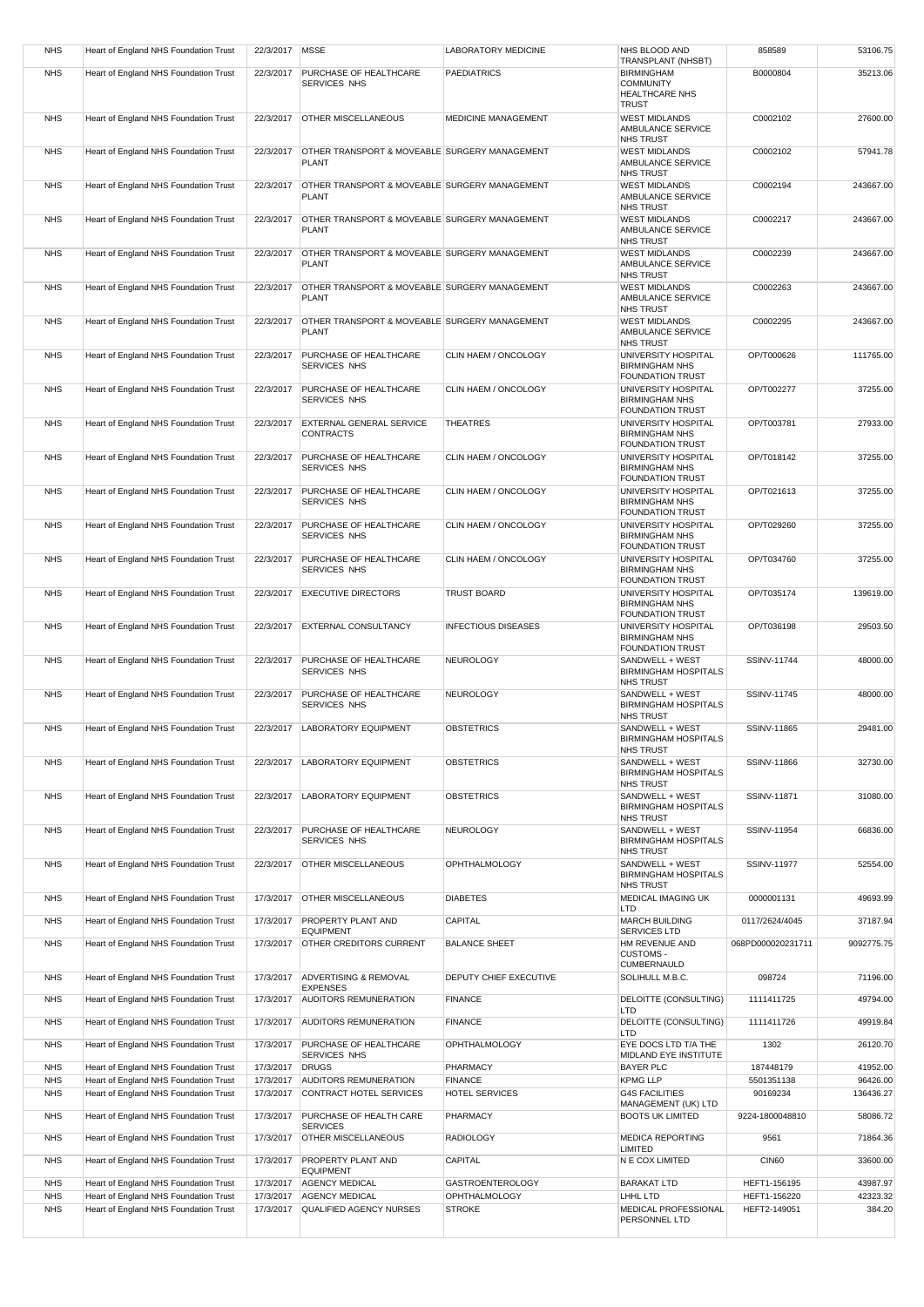| <b>NHS</b>               | Heart of England NHS Foundation Trust                                          | 17/3/2017              | QUALIFIED AGENCY NURSES                                                   | <b>RESPIRATORY MEDICINE</b>      | MEDICAL PROFESSIONAL<br>PERSONNEL LTD                                   | HEFT2-149051           | 1366.43              |
|--------------------------|--------------------------------------------------------------------------------|------------------------|---------------------------------------------------------------------------|----------------------------------|-------------------------------------------------------------------------|------------------------|----------------------|
| <b>NHS</b>               | Heart of England NHS Foundation Trust                                          | 17/3/2017              | QUALIFIED AGENCY NURSES                                                   | <b>ACUTE MEDICINE</b>            | MEDICAL PROFESSIONAL<br>PERSONNEL LTD                                   | HEFT2-149051           | 817.07               |
| <b>NHS</b>               | Heart of England NHS Foundation Trust                                          | 17/3/2017              | QUALIFIED AGENCY NURSES                                                   | <b>GASTROENTEROLOGY</b>          | MEDICAL PROFESSIONAL<br>PERSONNEL LTD                                   | HEFT2-149051           | 5927.66              |
| <b>NHS</b>               | Heart of England NHS Foundation Trust                                          | 17/3/2017              | QUALIFIED AGENCY NURSES                                                   | <b>GENERAL MEDICINE</b>          | MEDICAL PROFESSIONAL<br>PERSONNEL LTD                                   | HEFT2-149051           | 9805.29              |
| <b>NHS</b>               | Heart of England NHS Foundation Trust                                          | 17/3/2017              | QUALIFIED AGENCY NURSES                                                   | A & E                            | MEDICAL PROFESSIONAL<br>PERSONNEL LTD                                   | HEFT2-149051           | 286.80               |
| <b>NHS</b>               | Heart of England NHS Foundation Trust                                          | 17/3/2017              | QUALIFIED AGENCY NURSES                                                   | ELDERLY MEDICINE                 | MEDICAL PROFESSIONAL<br>PERSONNEL LTD                                   | HEFT2-149051           | 311.18               |
| <b>NHS</b>               | Heart of England NHS Foundation Trust                                          | 17/3/2017              | QUALIFIED AGENCY NURSES                                                   | RESPIRATORY MEDICINE             | MEDICAL PROFESSIONAL<br>PERSONNEL LTD                                   | HEFT2-149051           | 404.47               |
| <b>NHS</b>               | Heart of England NHS Foundation Trust                                          | 17/3/2017              | QUALIFIED AGENCY NURSES                                                   | <b>DISCHARGE</b>                 | MEDICAL PROFESSIONAL<br>PERSONNEL LTD                                   | HEFT2-149051           | 560.06               |
| <b>NHS</b>               | Heart of England NHS Foundation Trust                                          | 17/3/2017              | QUALIFIED AGENCY NURSES                                                   | <b>ACUTE MEDICINE</b>            | MEDICAL PROFESSIONAL<br>PERSONNEL LTD                                   | HEFT2-149051           | 4443.55              |
| <b>NHS</b>               | Heart of England NHS Foundation Trust                                          | 17/3/2017              | QUALIFIED AGENCY NURSES                                                   | <b>GENERAL MEDICINE</b>          | MEDICAL PROFESSIONAL<br>PERSONNEL LTD                                   | HEFT2-149051           | 396.36               |
| <b>NHS</b>               | Heart of England NHS Foundation Trust                                          | 17/3/2017              | QUALIFIED AGENCY NURSES                                                   | <b>ELDERLY MEDICINE</b>          | MEDICAL PROFESSIONAL<br>PERSONNEL LTD                                   | HEFT2-149051           | 902.25               |
| <b>NHS</b>               | Heart of England NHS Foundation Trust                                          | 17/3/2017              | QUALIFIED AGENCY NURSES                                                   | <b>STROKE</b>                    | MEDICAL PROFESSIONAL<br>PERSONNEL LTD                                   | HEFT2-149051           | 956.43               |
| <b>NHS</b>               | Heart of England NHS Foundation Trust                                          | 17/3/2017              | QUALIFIED AGENCY NURSES                                                   | ELDERLY MEDICINE                 | MEDICAL PROFESSIONAL<br>PERSONNEL LTD                                   | HEFT2-149051           | 3570.01              |
| <b>NHS</b>               | Heart of England NHS Foundation Trust                                          | 17/3/2017              | QUALIFIED AGENCY NURSES                                                   | <b>ELDERLY MEDICINE</b>          | MEDICAL PROFESSIONAL<br>PERSONNEL LTD                                   | HEFT2-149051           | 8751.99              |
| <b>NHS</b>               | Heart of England NHS Foundation Trust                                          | 17/3/2017              | QUALIFIED AGENCY NURSES                                                   | <b>GENERAL MEDICINE</b>          | MEDICAL PROFESSIONAL<br>PERSONNEL LTD                                   | HEFT2-149051           | 384.20               |
| <b>NHS</b>               | Heart of England NHS Foundation Trust                                          | 17/3/2017              | QUALIFIED AGENCY NURSES                                                   | TRAUMA & ORTHOPAEDICS            | MEDICAL PROFESSIONAL<br>PERSONNEL LTD                                   | HEFT2-149051           | 768.41               |
| <b>NHS</b>               | Heart of England NHS Foundation Trust                                          | 17/3/2017              | QUALIFIED AGENCY NURSES                                                   | <b>GENERAL MEDICINE</b>          | MEDICAL PROFESSIONAL<br>PERSONNEL LTD                                   | HEFT2-149051           | 497.76               |
| <b>NHS</b>               | Heart of England NHS Foundation Trust                                          | 17/3/2017              | QUALIFIED AGENCY NURSES                                                   | <b>GENERAL MEDICINE</b>          | MEDICAL PROFESSIONAL<br>PERSONNEL LTD                                   | HEFT2-149051           | 1408.14              |
| <b>NHS</b>               | Heart of England NHS Foundation Trust                                          | 17/3/2017              | QUALIFIED AGENCY NURSES                                                   | <b>ACUTE MEDICINE</b>            | MEDICAL PROFESSIONAL<br>PERSONNEL LTD                                   | HEFT2-149051           | 2210.44              |
| <b>NHS</b>               | Heart of England NHS Foundation Trust                                          | 17/3/2017              | QUALIFIED AGENCY NURSES                                                   | <b>THORACIC SURGERY</b>          | MEDICAL PROFESSIONAL<br>PERSONNEL LTD                                   | HEFT2-149051           | 3383.35              |
| <b>NHS</b>               | Heart of England NHS Foundation Trust                                          |                        | 17/3/2017 QUALIFIED AGENCY NURSES                                         | <b>GYNAECOLOGY</b>               | MEDICAL PROFESSIONAL<br>PERSONNEL LTD                                   | HEFT2-149051           | 284.14               |
| <b>NHS</b>               | Heart of England NHS Foundation Trust                                          | 17/3/2017              | QUALIFIED AGENCY NURSES                                                   | <b>TRAUMA &amp; ORTHOPAEDICS</b> | MEDICAL PROFESSIONAL<br>PERSONNEL LTD                                   | HEFT2-149051           | 384.20               |
| <b>NHS</b>               | Heart of England NHS Foundation Trust                                          | 17/3/2017              | QUALIFIED AGENCY NURSES                                                   | <b>GENERAL SURGERY</b>           | <b>MEDICAL PROFESSIONAL</b><br>PERSONNEL LTD                            | HEFT2-149051           | 1112.01              |
| <b>NHS</b>               | Heart of England NHS Foundation Trust                                          | 17/3/2017              | QUALIFIED AGENCY NURSES                                                   | CARDIOLOGY                       | MEDICAL PROFESSIONAL<br>PERSONNEL LTD                                   | HEFT2-149051           | 384.20               |
| <b>NHS</b>               | Heart of England NHS Foundation Trust                                          | 17/3/2017              | QUALIFIED AGENCY NURSES                                                   | <b>CARDIOLOGY</b>                | MEDICAL PROFESSIONAL<br>PERSONNEL LTD                                   | HEFT2-149051           | 1286.44              |
| <b>NHS</b>               | Heart of England NHS Foundation Trust                                          | 17/3/2017              | <b>OTHER CREDITORS CURRENT</b>                                            | <b>BALANCE SHEET</b>             | CHILDCARE VOUCHERS<br>LTD                                               | IN145303950            | 77439.31             |
| <b>NHS</b>               | Heart of England NHS Foundation Trust                                          | 17/3/2017              | <b>RENTS RATES &amp; LEASES</b>                                           | <b>RADIOLOGY</b>                 | MODULECO<br><b>HEALTHCARE LTD</b>                                       | SIN000896              | 38467.21             |
| <b>NHS</b><br><b>NHS</b> | Heart of England NHS Foundation Trust<br>Heart of England NHS Foundation Trust | 17/3/2017<br>17/3/2017 | <b>RENTS RATES &amp; LEASES</b><br>FURNITURE OFFICE & COMPUTER GOVERNANCE | <b>RADIOLOGY</b>                 | <b>MODULECO</b><br>HEALTHCARE LTD<br>DATIX LTD                          | SIN000897<br>SIN001238 | 67770.17<br>38800.13 |
|                          |                                                                                |                        | <b>EQUIPMENT</b>                                                          |                                  |                                                                         |                        |                      |
| <b>NHS</b>               | Heart of England NHS Foundation Trust                                          | 10/3/2017              | <b>OTHER MISCELLANEOUS</b>                                                | <b>DIABETES</b>                  | MEDICAL IMAGING UK<br>LTD                                               | 0000000904             | 49693.99             |
| <b>NHS</b>               | Heart of England NHS Foundation Trust                                          | 10/3/2017              | <b>OTHER MISCELLANEOUS</b>                                                | <b>DIABETES</b>                  | <b>MEDICAL IMAGING UK</b><br>LTD                                        | 0000001097             | 49693.99             |
| <b>NHS</b>               | Heart of England NHS Foundation Trust                                          | 10/3/2017              | UTILITIES                                                                 | TRUST ENERGY & UTILITIES         | <b>EDF ENERGY</b><br><b>CUSTOMERS PLC (WAS</b><br><b>LONDON ENERGY)</b> | 000002559410           | 89129.49             |
| <b>NHS</b>               | Heart of England NHS Foundation Trust                                          | 10/3/2017              | <b>DRUGS</b>                                                              | PHARMACY                         | QUEST HEALTHCARE<br>LTD                                                 | 1027                   | 114010.80            |
| <b>NHS</b>               | Heart of England NHS Foundation Trust                                          | 10/3/2017              | <b>DRUGS</b>                                                              | PHARMACY                         | ROCHE PRODUCTS LTD<br>(PHARMACEUTICALS)                                 | 1321922630             | 29318.90             |
| <b>NHS</b>               | Heart of England NHS Foundation Trust                                          | 10/3/2017              | <b>BUILDING &amp; ENGINEERING</b><br>CONTRACTS & EQUIPMENT                | <b>IRREGULAR WORKS</b>           | SKYREACH ACCESS<br>SOLUTIONS LTD                                        | 17882                  | 30357.60             |
| <b>NHS</b><br><b>NHS</b> | Heart of England NHS Foundation Trust<br>Heart of England NHS Foundation Trust | 10/3/2017<br>10/3/2017 | <b>DRUGS</b><br><b>DRUGS</b>                                              | PHARMACY<br>PHARMACY             | <b>BAYER PLC</b><br><b>BAYER PLC</b>                                    | 187446473<br>187446896 | 26220.00<br>26220.00 |
| <b>NHS</b>               | Heart of England NHS Foundation Trust                                          | 10/3/2017              | <b>DRUGS</b>                                                              | PHARMACY                         | <b>BAYER PLC</b>                                                        | 187446900              | 31464.00             |
| <b>NHS</b>               | Heart of England NHS Foundation Trust                                          | 10/3/2017              | OTHER TRANSPORT & MOVEABLE LABORATORY MEDICINE<br><b>PLANT</b>            |                                  | CITY SPRINT UK LTD                                                      | 1997870                | 31320.92             |
| <b>NHS</b>               | Heart of England NHS Foundation Trust                                          | 10/3/2017              | OTHER TRANSPORT & MOVEABLE LABORATORY MEDICINE<br><b>PLANT</b>            |                                  | CITY SPRINT UK LTD                                                      | 2027580                | 32832.01             |
| <b>NHS</b>               | Heart of England NHS Foundation Trust                                          | 10/3/2017              | <b>DRUGS</b>                                                              | PHARMACY                         | <b>GRIFOLS UK LTD</b>                                                   | 5816006801             | 28840.00             |
| <b>NHS</b>               | Heart of England NHS Foundation Trust                                          | 10/3/2017              | <b>MSSE</b>                                                               | CS: OUT OF HOSPITAL              | <b>SCA HYGIENE</b><br>PRODUCTS UK LTD                                   | 6401210688             | 33718.83             |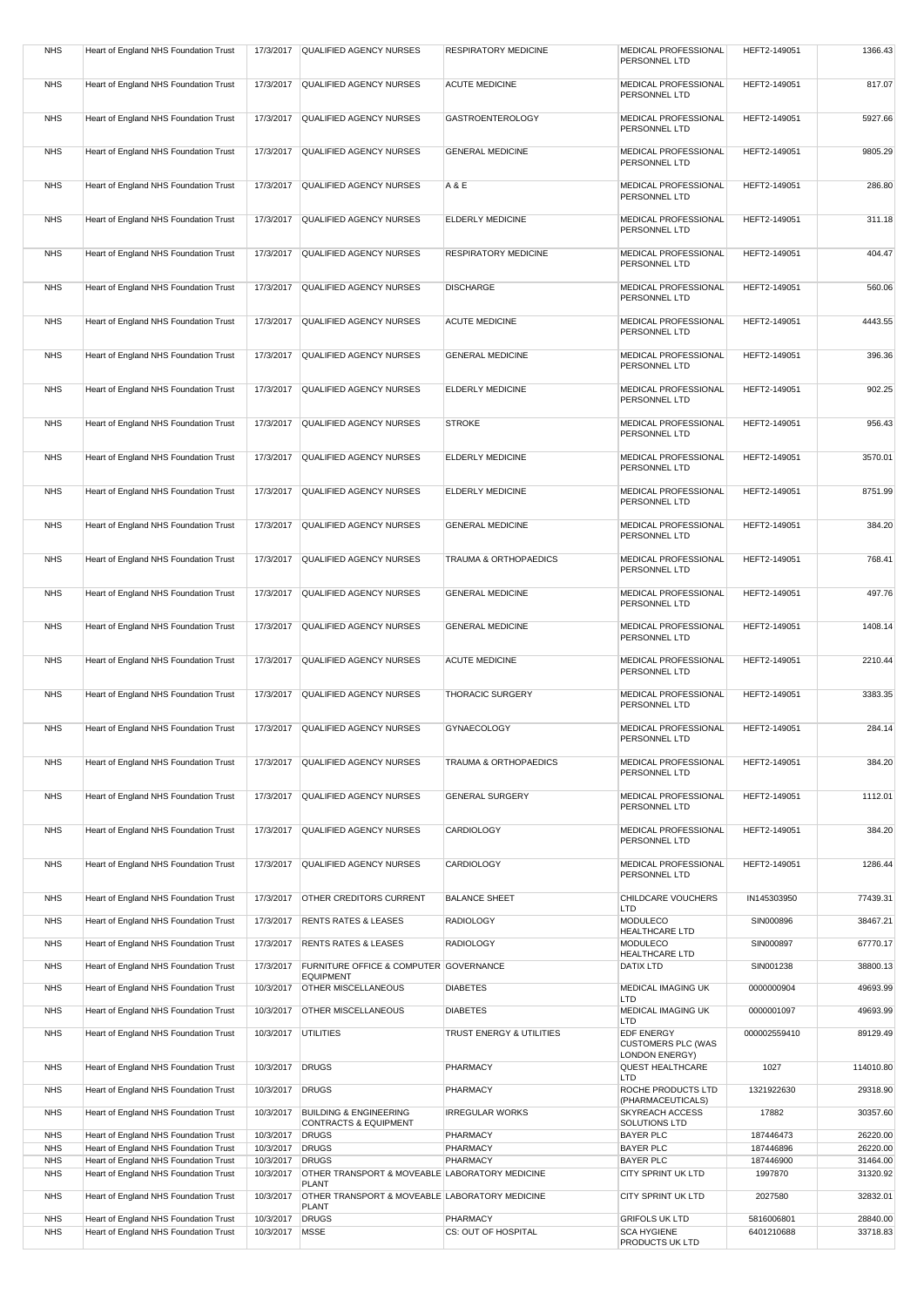| <b>NHS</b> | Heart of England NHS Foundation Trust | 10/3/2017 | <b>PROPERTY PLANT AND</b><br><b>EQUIPMENT</b> | CAPITAL                    | PHILIPS UK AND IRELAND<br>LTD                                             | 7300248793      | 81810.97   |
|------------|---------------------------------------|-----------|-----------------------------------------------|----------------------------|---------------------------------------------------------------------------|-----------------|------------|
| <b>NHS</b> | Heart of England NHS Foundation Trust | 10/3/2017 | <b>OTHER MISCELLANEOUS</b>                    | <b>OBSTETRICS</b>          | UNIVERSITY OF<br><b>WARWICK</b>                                           | 91004787        | 48050.70   |
| <b>NHS</b> | Heart of England NHS Foundation Trust | 10/3/2017 | <b>DRUGS</b>                                  | PHARMACY                   | <b>BOOTS UK LIMITED</b>                                                   | 9224-1800048808 | 1346164.43 |
| <b>NHS</b> | Heart of England NHS Foundation Trust | 10/3/2017 | <b>AGENCY MEDICAL</b>                         | <b>RADIOLOGY</b>           | <b>BREAST IMAGING</b>                                                     | HEFT1-154055    | 37240.65   |
|            |                                       |           |                                               |                            | SERVICES LTD                                                              |                 |            |
| <b>NHS</b> | Heart of England NHS Foundation Trust | 10/3/2017 | <b>QUALIFIED AGENCY NURSES</b>                | <b>DIABETES</b>            | MANORBASE LTD<br><b>TRADING AS FIRSTPOINT</b><br><b>HEALTHCARE</b>        | HEFT2-147386    | 404.47     |
| <b>NHS</b> | Heart of England NHS Foundation Trust | 10/3/2017 | <b>QUALIFIED AGENCY NURSES</b>                | <b>THEATRES</b>            | MANORBASE LTD<br>TRADING AS FIRSTPOINT<br><b>HEALTHCARE</b>               | HEFT2-147386    | 16735.81   |
| <b>NHS</b> | Heart of England NHS Foundation Trust | 10/3/2017 | QUALIFIED AGENCY NURSES                       | <b>GENERAL SURGERY</b>     | MANORBASE LTD<br><b>TRADING AS FIRSTPOINT</b><br><b>HEALTHCARE</b>        | HEFT2-147386    | 216.42     |
| <b>NHS</b> | Heart of England NHS Foundation Trust | 10/3/2017 | QUALIFIED AGENCY NURSES                       | <b>THEATRES</b>            | MANORBASE LTD                                                             | HEFT2-147386    | 4241.10    |
|            |                                       |           |                                               |                            | <b>TRADING AS FIRSTPOINT</b><br><b>HEALTHCARE</b>                         |                 |            |
| <b>NHS</b> | Heart of England NHS Foundation Trust | 10/3/2017 | <b>QUALIFIED AGENCY NURSES</b>                | <b>THEATRES</b>            | MANORBASE LTD<br><b>TRADING AS FIRSTPOINT</b><br><b>HEALTHCARE</b>        | HEFT2-147386    | 5515.19    |
| <b>NHS</b> | Heart of England NHS Foundation Trust | 10/3/2017 | QUALIFIED AGENCY NURSES                       | <b>THERAPIES</b>           | MANORBASE LTD<br><b>TRADING AS FIRSTPOINT</b>                             | HEFT2-147386    | 822.60     |
| <b>NHS</b> | Heart of England NHS Foundation Trust | 10/3/2017 | QUALIFIED AGENCY NURSES                       | <b>ACUTE MEDICINE</b>      | <b>HEALTHCARE</b><br>MANORBASE LTD                                        | HEFT2-147386    | 311.18     |
|            |                                       |           |                                               |                            | <b>TRADING AS FIRSTPOINT</b><br><b>HEALTHCARE</b>                         |                 |            |
| <b>NHS</b> | Heart of England NHS Foundation Trust | 10/3/2017 | QUALIFIED AGENCY NURSES                       | <b>THEATRES</b>            | <b>MANORBASE LTD</b><br><b>TRADING AS FIRSTPOINT</b><br><b>HEALTHCARE</b> | HEFT2-147386    | 3406.96    |
| <b>NHS</b> | Heart of England NHS Foundation Trust | 10/3/2017 | <b>QUALIFIED AGENCY NURSES</b>                | ELDERLY MEDICINE           | MANORBASE LTD<br><b>TRADING AS FIRSTPOINT</b><br><b>HEALTHCARE</b>        | HEFT2-147386    | 404.47     |
| <b>NHS</b> | Heart of England NHS Foundation Trust | 10/3/2017 | QUALIFIED AGENCY NURSES                       | <b>GENERAL MEDICINE</b>    | MANORBASE LTD<br><b>TRADING AS FIRSTPOINT</b><br><b>HEALTHCARE</b>        | HEFT2-147386    | 6167.08    |
| <b>NHS</b> | Heart of England NHS Foundation Trust | 10/3/2017 | QUALIFIED AGENCY NURSES                       | <b>THEATRES</b>            | MANORBASE LTD<br><b>TRADING AS FIRSTPOINT</b><br><b>HEALTHCARE</b>        | HEFT2-147386    | 6230.54    |
| <b>NHS</b> | Heart of England NHS Foundation Trust | 10/3/2017 | <b>QUALIFIED AGENCY NURSES</b>                | <b>INFECTIOUS DISEASES</b> | MANORBASE LTD<br>TRADING AS FIRSTPOINT<br><b>HEALTHCARE</b>               | HEFT2-147386    | 404.47     |
| <b>NHS</b> | Heart of England NHS Foundation Trust | 10/3/2017 | QUALIFIED AGENCY NURSES                       | A & E                      | MEDICAL PROFESSIONAL<br>PERSONNEL LTD                                     | HEFT2-147396    | 2263.32    |
| <b>NHS</b> | Heart of England NHS Foundation Trust | 10/3/2017 | <b>QUALIFIED AGENCY NURSES</b>                | <b>GENERAL MEDICINE</b>    | <b>MEDICAL PROFESSIONAL</b><br>PERSONNEL LTD                              | HEFT2-147396    | 1087.02    |
| <b>NHS</b> | Heart of England NHS Foundation Trust | 10/3/2017 | QUALIFIED AGENCY NURSES                       | CLIN HAEM / ONCOLOGY       | MEDICAL PROFESSIONAL<br>PERSONNEL LTD                                     | HEFT2-147396    | 2042.68    |
| <b>NHS</b> | Heart of England NHS Foundation Trust | 10/3/2017 | <b>QUALIFIED AGENCY NURSES</b>                | <b>THORACIC SURGERY</b>    | MEDICAL PROFESSIONAL<br>PERSONNEL LTD                                     | HEFT2-147396    | 2635.18    |
| <b>NHS</b> | Heart of England NHS Foundation Trust | 10/3/2017 | QUALIFIED AGENCY NURSES                       | <b>GASTROENTEROLOGY</b>    | MEDICAL PROFESSIONAL<br>PERSONNEL LTD                                     | HEFT2-147396    | 3217.71    |
| <b>NHS</b> | Heart of England NHS Foundation Trust | 10/3/2017 | QUALIFIED AGENCY NURSES                       | ELDERLY MEDICINE           | MEDICAL PROFESSIONAL<br>PERSONNEL LTD                                     | HEFT2-147396    | 7067.17    |
| <b>NHS</b> | Heart of England NHS Foundation Trust |           | 10/3/2017 QUALIFIED AGENCY NURSES             | <b>STROKE</b>              | <b>MEDICAL PROFESSIONAL</b><br>PERSONNEL LTD                              | HEFT2-147396    | 384.20     |
| <b>NHS</b> | Heart of England NHS Foundation Trust | 10/3/2017 | QUALIFIED AGENCY NURSES                       | TRAUMA & ORTHOPAEDICS      | MEDICAL PROFESSIONAL<br>PERSONNEL LTD                                     | HEFT2-147396    | 600.65     |
| <b>NHS</b> | Heart of England NHS Foundation Trust | 10/3/2017 | QUALIFIED AGENCY NURSES                       | <b>DIABETES</b>            | MEDICAL PROFESSIONAL<br>PERSONNEL LTD                                     | HEFT2-147396    | 768.41     |
| <b>NHS</b> | Heart of England NHS Foundation Trust | 10/3/2017 | QUALIFIED AGENCY NURSES                       | CARDIOLOGY                 | MEDICAL PROFESSIONAL<br>PERSONNEL LTD                                     | HEFT2-147396    | 817.07     |
| <b>NHS</b> | Heart of England NHS Foundation Trust | 10/3/2017 | QUALIFIED AGENCY NURSES                       | <b>ELDERLY MEDICINE</b>    | MEDICAL PROFESSIONAL<br>PERSONNEL LTD                                     | HEFT2-147396    | 2810.19    |
| <b>NHS</b> | Heart of England NHS Foundation Trust | 10/3/2017 | QUALIFIED AGENCY NURSES                       | <b>ACUTE MEDICINE</b>      | MEDICAL PROFESSIONAL<br>PERSONNEL LTD                                     | HEFT2-147396    | 4809.55    |
| <b>NHS</b> | Heart of England NHS Foundation Trust | 10/3/2017 | <b>QUALIFIED AGENCY NURSES</b>                | ELDERLY MEDICINE           | MEDICAL PROFESSIONAL<br>PERSONNEL LTD                                     | HEFT2-147396    | 7566.69    |
| <b>NHS</b> | Heart of England NHS Foundation Trust | 10/3/2017 | QUALIFIED AGENCY NURSES                       | RESPIRATORY MEDICINE       | MEDICAL PROFESSIONAL<br>PERSONNEL LTD                                     | HEFT2-147396    | 1868.25    |
| <b>NHS</b> | Heart of England NHS Foundation Trust | 10/3/2017 | QUALIFIED AGENCY NURSES                       | RESPIRATORY MEDICINE       | MEDICAL PROFESSIONAL<br>PERSONNEL LTD                                     | HEFT2-147396    | 1141.07    |
| <b>NHS</b> | Heart of England NHS Foundation Trust | 10/3/2017 | QUALIFIED AGENCY NURSES                       | <b>ACUTE MEDICINE</b>      | MEDICAL PROFESSIONAL<br>PERSONNEL LTD                                     | HEFT2-147396    | 4844.26    |
| <b>NHS</b> | Heart of England NHS Foundation Trust | 10/3/2017 | QUALIFIED AGENCY NURSES                       | <b>GYNAECOLOGY</b>         | MEDICAL PROFESSIONAL<br>PERSONNEL LTD                                     | HEFT2-147396    | 695.39     |
| <b>NHS</b> | Heart of England NHS Foundation Trust | 10/3/2017 | <b>QUALIFIED AGENCY NURSES</b>                | <b>GENERAL SURGERY</b>     | <b>MEDICAL PROFESSIONAL</b><br>PERSONNEL LTD                              | HEFT2-147396    | 708.21     |
| <b>NHS</b> | Heart of England NHS Foundation Trust | 10/3/2017 | QUALIFIED AGENCY NURSES                       | <b>GENERAL MEDICINE</b>    | MEDICAL PROFESSIONAL<br>PERSONNEL LTD                                     | HEFT2-147396    | 768.41     |
| <b>NHS</b> | Heart of England NHS Foundation Trust | 10/3/2017 | QUALIFIED AGENCY NURSES                       | <b>ACUTE MEDICINE</b>      | MEDICAL PROFESSIONAL<br>PERSONNEL LTD                                     | HEFT2-147396    | 995.52     |
| <b>NHS</b> | Heart of England NHS Foundation Trust | 10/3/2017 | QUALIFIED AGENCY NURSES                       | <b>GENERAL MEDICINE</b>    | MEDICAL PROFESSIONAL<br>PERSONNEL LTD                                     | HEFT2-147396    | 10871.04   |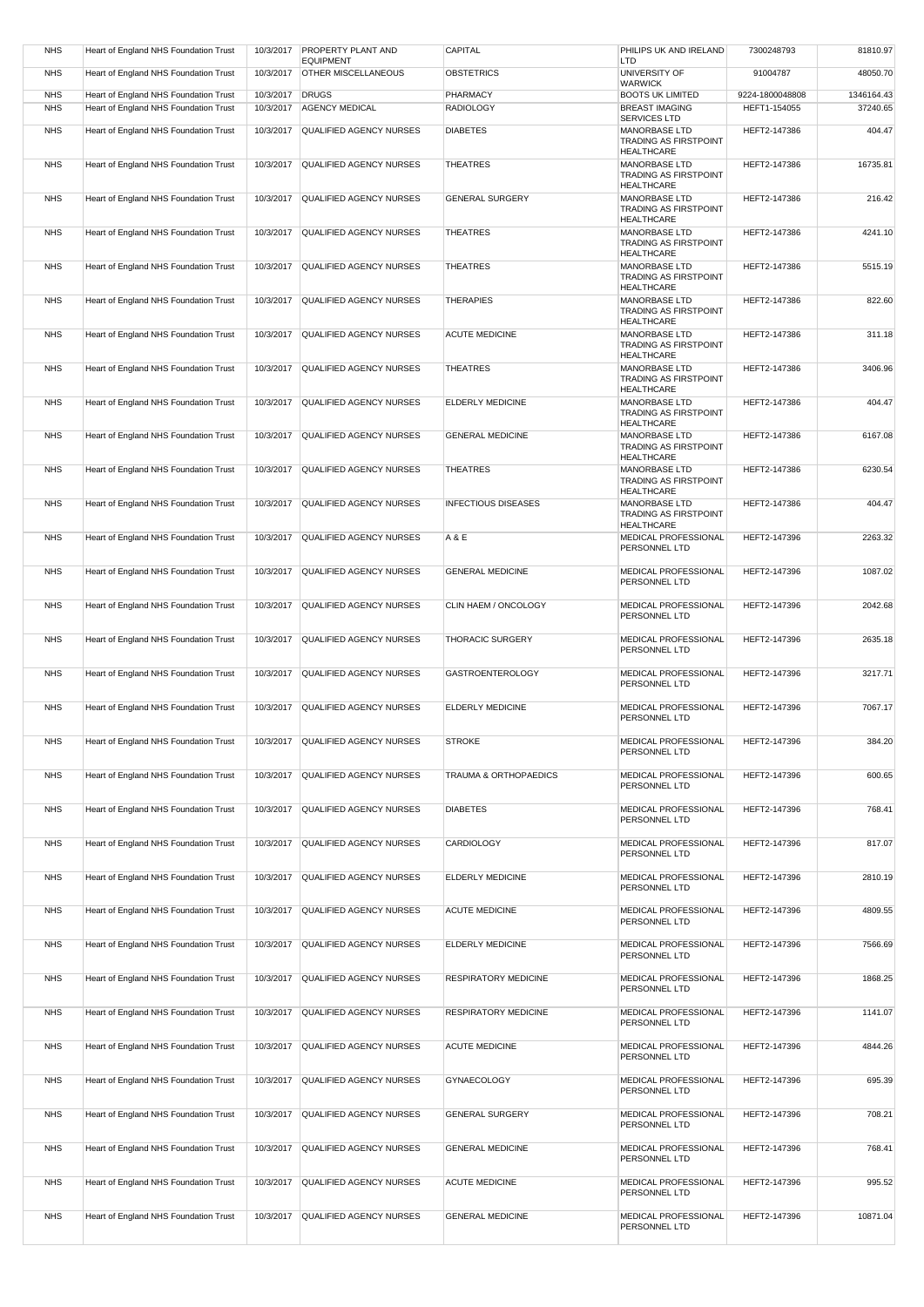| <b>NHS</b>               | Heart of England NHS Foundation Trust                                          | 10/3/2017            | QUALIFIED AGENCY NURSES                            | <b>ELDERLY MEDICINE</b>                               | MEDICAL PROFESSIONAL<br>PERSONNEL LTD                                           | HEFT2-147396                 | 792.73             |
|--------------------------|--------------------------------------------------------------------------------|----------------------|----------------------------------------------------|-------------------------------------------------------|---------------------------------------------------------------------------------|------------------------------|--------------------|
| <b>NHS</b>               | Heart of England NHS Foundation Trust                                          | 10/3/2017            | CONTRACT HOTEL SERVICES                            | <b>HOTEL SERVICES</b>                                 | BERENDSEN UK LTD T/A                                                            | SN2592069                    | 33164.04           |
|                          |                                                                                |                      |                                                    |                                                       | <b>GUARDIAN (WAS THE</b><br><b>SUNLIGHT SERVICES</b><br>GROUP)                  |                              |                    |
| <b>NHS</b>               | Heart of England NHS Foundation Trust                                          | 10/3/2017            | CONTRACT HOTEL SERVICES                            | <b>HOTEL SERVICES</b>                                 | BERENDSEN UK LTD T/A<br><b>GUARDIAN (WAS THE</b><br>SUNLIGHT SERVICES           | SN2592070                    | 122152.79          |
| <b>NHS</b>               | Heart of England NHS Foundation Trust                                          | 10/3/2017            | CONTRACT HOTEL SERVICES                            | <b>HOTEL SERVICES</b>                                 | GROUP)<br>BERENDSEN UK LTD T/A<br><b>GUARDIAN (WAS THE</b><br>SUNLIGHT SERVICES | SN2592239                    | 74838.74           |
| <b>NHS</b>               | Heart of England NHS Foundation Trust                                          | 3/3/2017             | UTILITIES                                          | TRUST ENERGY & UTILITIES                              | GROUP)<br><b>CORONA ENERGY</b>                                                  | 11797069                     | 31521.35           |
|                          |                                                                                |                      |                                                    | TRUST ENERGY & UTILITIES                              | RETAIL 4 LIMITED                                                                | 11818135                     | 39854.27           |
| <b>NHS</b>               | Heart of England NHS Foundation Trust                                          | 3/3/2017             | <b>UTILITIES</b>                                   |                                                       | <b>CORONA ENERGY</b><br>RETAIL 4 LIMITED                                        |                              |                    |
| <b>NHS</b>               | Heart of England NHS Foundation Trust                                          | 3/3/2017             | <b>UTILITIES</b>                                   | TRUST ENERGY & UTILITIES                              | <b>CORONA ENERGY</b><br>RETAIL 4 LIMITED                                        | 11818136                     | 101800.79          |
| <b>NHS</b>               | Heart of England NHS Foundation Trust                                          | 3/3/2017             | <b>UTILITIES</b>                                   | TRUST ENERGY & UTILITIES                              | <b>CORONA ENERGY</b><br>RETAIL 4 LIMITED                                        | 11818137                     | 107991.01          |
| <b>NHS</b>               | Heart of England NHS Foundation Trust                                          | 3/3/2017             | PURCHASE OF HEALTHCARE                             | A & E                                                 | XAVIER HEALTHCARE                                                               | 316                          | 53011.06           |
| <b>NHS</b>               | Heart of England NHS Foundation Trust                                          | 3/3/2017             | SERVICES NHS<br>PURCHASE OF HEALTHCARE             | A & E                                                 | LTD<br>XAVIER HEALTHCARE                                                        | 317                          | 62211.00           |
| <b>NHS</b>               | Heart of England NHS Foundation Trust                                          | 3/3/2017             | SERVICES NHS<br>LABORATORY EQUIPMENT               | LABORATORY MEDICINE                                   | LTD<br>ROCHE DIAGNOSTICS                                                        | 6570697205                   | 35678.88           |
| <b>NHS</b>               | Heart of England NHS Foundation Trust                                          | 3/3/2017             | PROPERTY PLANT AND                                 | CAPITAL                                               | LIMITED<br>ROCHE DIAGNOSTICS                                                    | 6570704295                   | 118798.80          |
|                          |                                                                                |                      | <b>EQUIPMENT</b>                                   |                                                       | LIMITED                                                                         |                              |                    |
| <b>NHS</b>               | Heart of England NHS Foundation Trust                                          | 3/3/2017             | <b>LABORATORY EQUIPMENT</b>                        | LABORATORY MEDICINE                                   | ABBOTT LABORATORIES<br>LTD                                                      | 751160825                    | 403.27             |
| <b>NHS</b>               | Heart of England NHS Foundation Trust                                          | 3/3/2017             | <b>LABORATORY EQUIPMENT</b>                        | LABORATORY MEDICINE                                   | ABBOTT LABORATORIES<br>LTD                                                      | 751160825                    | 7383.09            |
| <b>NHS</b>               | Heart of England NHS Foundation Trust                                          | 3/3/2017             | <b>LABORATORY EQUIPMENT</b>                        | <b>LABORATORY MEDICINE</b>                            | <b>ABBOTT LABORATORIES</b>                                                      | 751160825                    | 9305.04            |
| <b>NHS</b>               | Heart of England NHS Foundation Trust                                          | 3/3/2017             | <b>LABORATORY EQUIPMENT</b>                        | LABORATORY MEDICINE                                   | LTD<br><b>ABBOTT LABORATORIES</b>                                               | 751160825                    | 14996.70           |
| <b>NHS</b>               | Heart of England NHS Foundation Trust                                          | 3/3/2017             | <b>LABORATORY EQUIPMENT</b>                        | LABORATORY MEDICINE                                   | LTD<br>ABBOTT LABORATORIES                                                      | 751160825                    | 17305.68           |
| <b>NHS</b>               | Heart of England NHS Foundation Trust                                          | 3/3/2017             | <b>LABORATORY EQUIPMENT</b>                        | LABORATORY MEDICINE                                   | LTD<br><b>ABBOTT LABORATORIES</b>                                               | 751160825                    | 19150.91           |
|                          |                                                                                |                      |                                                    |                                                       | LTD                                                                             |                              |                    |
| <b>NHS</b>               | Heart of England NHS Foundation Trust                                          | 3/3/2017             | <b>LABORATORY EQUIPMENT</b>                        | LABORATORY MEDICINE                                   | <b>ABBOTT LABORATORIES</b><br>LTD                                               | 751160825                    | 29988.43           |
| <b>NHS</b>               | Heart of England NHS Foundation Trust                                          | 3/3/2017             | <b>LABORATORY EQUIPMENT</b>                        | LABORATORY MEDICINE                                   | ABBOTT LABORATORIES<br>LTD                                                      | 751160825                    | 693.73             |
| <b>NHS</b>               | Heart of England NHS Foundation Trust                                          | 3/3/2017             | <b>LABORATORY EQUIPMENT</b>                        | LABORATORY MEDICINE                                   | <b>ABBOTT LABORATORIES</b><br>LTD                                               | 751160825                    | 5295.56            |
| <b>NHS</b>               | Heart of England NHS Foundation Trust                                          | 3/3/2017             | <b>LABORATORY EQUIPMENT</b>                        | LABORATORY MEDICINE                                   | <b>ABBOTT LABORATORIES</b>                                                      | 751160825                    | 22071.87           |
| <b>NHS</b>               | Heart of England NHS Foundation Trust                                          | 3/3/2017             | <b>LABORATORY EQUIPMENT</b>                        | LABORATORY MEDICINE                                   | LTD<br>ABBOTT LABORATORIES                                                      | 751160825                    | 542.85             |
| <b>NHS</b>               | Heart of England NHS Foundation Trust                                          | 3/3/2017             | <b>LABORATORY EQUIPMENT</b>                        | LABORATORY MEDICINE                                   | LTD<br><b>ABBOTT LABORATORIES</b>                                               | 751160825                    | 33.61              |
| <b>NHS</b>               | Heart of England NHS Foundation Trust                                          | 3/3/2017             | <b>LABORATORY EQUIPMENT</b>                        | LABORATORY MEDICINE                                   | LTD<br><b>ABBOTT LABORATORIES</b>                                               | 751160825                    | 10432.98           |
|                          |                                                                                |                      |                                                    |                                                       | LTD                                                                             |                              |                    |
| <b>NHS</b>               | Heart of England NHS Foundation Trust                                          | 3/3/2017             | <b>LABORATORY EQUIPMENT</b>                        | LABORATORY MEDICINE                                   | ABBOTT LABORATORIES<br>LTD                                                      | 751160825                    | 13660.05           |
| <b>NHS</b>               | Heart of England NHS Foundation Trust                                          | 3/3/2017             | <b>LABORATORY EQUIPMENT</b>                        | LABORATORY MEDICINE                                   | <b>ABBOTT LABORATORIES</b><br>LTD                                               | 751160825                    | 25592.64           |
| <b>NHS</b>               | Heart of England NHS Foundation Trust                                          | 3/3/2017             | <b>LABORATORY EQUIPMENT</b>                        | LABORATORY MEDICINE                                   | ABBOTT LABORATORIES<br><b>LTD</b>                                               | 751160825                    | 5748.97            |
| <b>NHS</b>               | Heart of England NHS Foundation Trust                                          | 3/3/2017             | <b>LABORATORY EQUIPMENT</b>                        | LABORATORY MEDICINE                                   | ABBOTT LABORATORIES<br>LTD                                                      | 751161118                    | 1674.33            |
| <b>NHS</b>               | Heart of England NHS Foundation Trust                                          | 3/3/2017             | LABORATORY EQUIPMENT                               | LABORATORY MEDICINE                                   | ABBOTT LABORATORIES<br>LTD                                                      | 751161118                    | 32670.62           |
| <b>NHS</b>               | Heart of England NHS Foundation Trust                                          | 3/3/2017             | <b>LABORATORY EQUIPMENT</b>                        | LABORATORY MEDICINE                                   | <b>ABBOTT LABORATORIES</b><br>LTD                                               | 751161118                    | 6446.75            |
| <b>NHS</b>               | Heart of England NHS Foundation Trust                                          | 3/3/2017             | <b>LABORATORY EQUIPMENT</b>                        | LABORATORY MEDICINE                                   | ABBOTT LABORATORIES<br>LTD                                                      | 751161118                    | 150071.57          |
| <b>NHS</b>               | Heart of England NHS Foundation Trust                                          | 3/3/2017             | <b>LABORATORY EQUIPMENT</b>                        | <b>LABORATORY MEDICINE</b>                            | <b>ABBOTT LABORATORIES</b>                                                      | 751161118                    | 10412.06           |
| <b>NHS</b>               | Heart of England NHS Foundation Trust                                          | 3/3/2017             | <b>LABORATORY EQUIPMENT</b>                        | LABORATORY MEDICINE                                   | LTD<br><b>ABBOTT LABORATORIES</b>                                               | 855206339                    | 63325.20           |
| <b>NHS</b>               | Heart of England NHS Foundation Trust                                          | 3/3/2017             | <b>RENTS RATES &amp; LEASES</b>                    | CAR PARKING + SECURITY                                | <b>LTD</b><br><b>BIRMINGHAM CITY</b>                                            | 9002108860                   | 61500.00           |
| <b>NHS</b>               | Heart of England NHS Foundation Trust                                          | 3/3/2017             | OTHER GENERAL SUPPLIES &                           | CLINICAL SUPPORT RESEARCH                             | COUNCIL<br>UNIVERSITY OF                                                        | 91003336                     | 40460.88           |
|                          |                                                                                |                      | <b>SERVICES</b>                                    |                                                       | <b>WARWICK</b>                                                                  |                              |                    |
| <b>NHS</b>               | Heart of England NHS Foundation Trust                                          | 3/3/2017             | <b>DRUGS</b>                                       | PHARMACY                                              | <b>NOVARTIS</b><br>PHARMACEUTICALS UK<br><b>LTD</b>                             | 91723727                     | 26963.48           |
| <b>NHS</b>               | Heart of England NHS Foundation Trust                                          | 3/3/2017             | <b>DRUGS</b>                                       | PHARMACY                                              | <b>NOVARTIS</b><br>PHARMACEUTICALS UK<br><b>LTD</b>                             | 91735750                     | 29001.12           |
| <b>NHS</b>               | Heart of England NHS Foundation Trust                                          | 3/3/2017             | QUALIFIED AGENCY NURSES                            | <b>GASTROENTEROLOGY</b>                               | <b>ID MEDICAL</b>                                                               | HEFT2-142414                 | 321.96             |
| <b>NHS</b>               | Heart of England NHS Foundation Trust                                          | 3/3/2017             | QUALIFIED AGENCY NURSES                            | ELDERLY MEDICINE                                      | <b>ID MEDICAL</b>                                                               | HEFT2-142414                 | 497.51             |
| <b>NHS</b><br><b>NHS</b> | Heart of England NHS Foundation Trust<br>Heart of England NHS Foundation Trust | 3/3/2017<br>3/3/2017 | QUALIFIED AGENCY NURSES<br>QUALIFIED AGENCY NURSES | <b>THORACIC SURGERY</b><br><b>CARDIOLOGY</b>          | <b>ID MEDICAL</b><br><b>ID MEDICAL</b>                                          | HEFT2-142414<br>HEFT2-142414 | 1157.96<br>629.14  |
| <b>NHS</b>               | Heart of England NHS Foundation Trust                                          | 3/3/2017             | QUALIFIED AGENCY NURSES                            | <b>ACUTE MEDICINE</b>                                 | <b>ID MEDICAL</b>                                                               | HEFT2-142414                 | 18882.92           |
| <b>NHS</b>               | Heart of England NHS Foundation Trust                                          | 3/3/2017             | QUALIFIED AGENCY NURSES                            | <b>ACUTE MEDICINE</b>                                 | <b>ID MEDICAL</b>                                                               | HEFT2-142414                 | 216.42             |
| <b>NHS</b>               | Heart of England NHS Foundation Trust                                          | 3/3/2017             | QUALIFIED AGENCY NURSES                            | <b>STROKE</b>                                         | <b>ID MEDICAL</b>                                                               | HEFT2-142414                 | 9861.76            |
| <b>NHS</b><br><b>NHS</b> | Heart of England NHS Foundation Trust<br>Heart of England NHS Foundation Trust | 3/3/2017<br>3/3/2017 | QUALIFIED AGENCY NURSES<br>QUALIFIED AGENCY NURSES | ELDERLY MEDICINE<br><b>ACUTE MEDICINE</b>             | <b>ID MEDICAL</b><br><b>ID MEDICAL</b>                                          | HEFT2-144080<br>HEFT2-144080 | 4298.57<br>316.55  |
| <b>NHS</b>               | Heart of England NHS Foundation Trust                                          | 3/3/2017             | QUALIFIED AGENCY NURSES                            | <b>ACUTE MEDICINE</b>                                 | <b>ID MEDICAL</b>                                                               | HEFT2-144080                 | 384.20             |
| <b>NHS</b>               | Heart of England NHS Foundation Trust                                          | 3/3/2017             | QUALIFIED AGENCY NURSES                            | <b>GENERAL MEDICINE</b>                               | <b>ID MEDICAL</b>                                                               | HEFT2-144080                 | 384.20             |
| <b>NHS</b><br><b>NHS</b> | Heart of England NHS Foundation Trust                                          | 3/3/2017<br>3/3/2017 | QUALIFIED AGENCY NURSES                            | <b>ACUTE MEDICINE</b>                                 | <b>ID MEDICAL</b>                                                               | HEFT2-144080                 | 1457.02<br>3400.12 |
| <b>NHS</b>               | Heart of England NHS Foundation Trust<br>Heart of England NHS Foundation Trust | 3/3/2017             | QUALIFIED AGENCY NURSES<br>QUALIFIED AGENCY NURSES | <b>GENERAL SURGERY</b><br><b>RESPIRATORY MEDICINE</b> | <b>ID MEDICAL</b><br><b>ID MEDICAL</b>                                          | HEFT2-144080<br>HEFT2-144080 | 3041.75            |
| <b>NHS</b>               | Heart of England NHS Foundation Trust                                          | 3/3/2017             | QUALIFIED AGENCY NURSES                            | <b>GASTROENTEROLOGY</b>                               | <b>ID MEDICAL</b>                                                               | HEFT2-144080                 | 1248.73            |
| <b>NHS</b>               | Heart of England NHS Foundation Trust                                          | 3/3/2017             | QUALIFIED AGENCY NURSES                            | <b>GENERAL MEDICINE</b>                               | <b>ID MEDICAL</b>                                                               | HEFT2-144080                 | 1544.45            |
| <b>NHS</b>               | Heart of England NHS Foundation Trust                                          | 3/3/2017             | QUALIFIED AGENCY NURSES                            | A & E                                                 | <b>ID MEDICAL</b>                                                               | HEFT2-144080                 | 13638.75           |
| <b>NHS</b>               | Heart of England NHS Foundation Trust                                          | 3/3/2017             | QUALIFIED AGENCY NURSES                            | <b>ACUTE MEDICINE</b>                                 | <b>ID MEDICAL</b>                                                               | HEFT2-144080                 | 404.47             |
| <b>NHS</b><br><b>NHS</b> | Heart of England NHS Foundation Trust<br>Heart of England NHS Foundation Trust | 3/3/2017<br>3/3/2017 | QUALIFIED AGENCY NURSES<br>QUALIFIED AGENCY NURSES | <b>STROKE</b><br>TRAUMA & ORTHOPAEDICS                | <b>ID MEDICAL</b><br><b>ID MEDICAL</b>                                          | HEFT2-144080<br>HEFT2-144080 | 3243.94<br>5805.93 |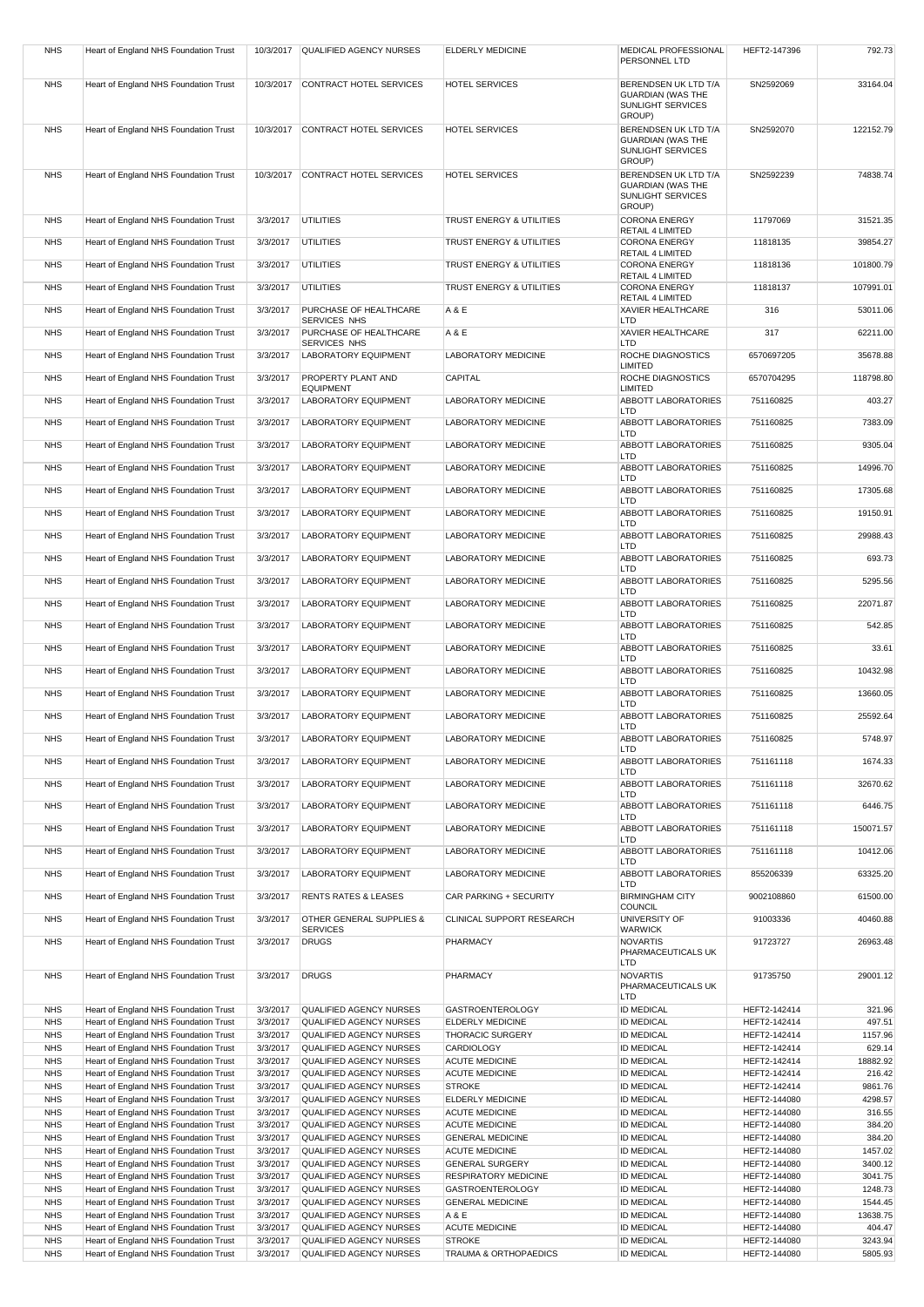| <b>NHS</b> | Heart of England NHS Foundation Trust | 3/3/2017 | QUALIFIED AGENCY NURSES        | CARDIOLOGY                  | <b>ID MEDICAL</b>                            | HEFT2-144080 | 377.44   |
|------------|---------------------------------------|----------|--------------------------------|-----------------------------|----------------------------------------------|--------------|----------|
|            |                                       |          |                                |                             |                                              |              |          |
| <b>NHS</b> | Heart of England NHS Foundation Trust | 3/3/2017 | QUALIFIED AGENCY NURSES        | A & E                       | <b>ID MEDICAL</b>                            | HEFT2-144080 | 1578.70  |
| <b>NHS</b> | Heart of England NHS Foundation Trust | 3/3/2017 | QUALIFIED AGENCY NURSES        | <b>STROKE</b>               | <b>ID MEDICAL</b>                            | HEFT2-144080 | 3306.49  |
|            |                                       |          |                                |                             |                                              |              |          |
| <b>NHS</b> | Heart of England NHS Foundation Trust | 3/3/2017 | QUALIFIED AGENCY NURSES        | <b>THORACIC SURGERY</b>     | <b>ID MEDICAL</b>                            | HEFT2-144080 | 6849.15  |
| <b>NHS</b> | Heart of England NHS Foundation Trust | 3/3/2017 | QUALIFIED AGENCY NURSES        | <b>GENERAL MEDICINE</b>     | <b>ID MEDICAL</b>                            | HEFT2-144080 | 7465.57  |
|            |                                       |          |                                |                             |                                              |              |          |
| <b>NHS</b> | Heart of England NHS Foundation Trust | 3/3/2017 | QUALIFIED AGENCY NURSES        | <b>ACUTE MEDICINE</b>       | MEDICAL PROFESSIONAL<br>PERSONNEL LTD        | HEFT2-145748 | 497.76   |
| <b>NHS</b> | Heart of England NHS Foundation Trust | 3/3/2017 | <b>QUALIFIED AGENCY NURSES</b> | <b>GENERAL SURGERY</b>      | MEDICAL PROFESSIONAL<br>PERSONNEL LTD        | HEFT2-145748 | 817.07   |
| <b>NHS</b> | Heart of England NHS Foundation Trust | 3/3/2017 | QUALIFIED AGENCY NURSES        | A & E                       | MEDICAL PROFESSIONAL<br>PERSONNEL LTD        | HEFT2-145748 | 2935.17  |
| <b>NHS</b> | Heart of England NHS Foundation Trust | 3/3/2017 | QUALIFIED AGENCY NURSES        | <b>ELDERLY MEDICINE</b>     | <b>MEDICAL PROFESSIONAL</b><br>PERSONNEL LTD | HEFT2-145748 | 3285.43  |
| <b>NHS</b> | Heart of England NHS Foundation Trust | 3/3/2017 | QUALIFIED AGENCY NURSES        | <b>ACUTE MEDICINE</b>       | MEDICAL PROFESSIONAL<br>PERSONNEL LTD        | HEFT2-145748 | 3919.33  |
| <b>NHS</b> | Heart of England NHS Foundation Trust | 3/3/2017 | <b>QUALIFIED AGENCY NURSES</b> | <b>RENAL MEDICINE</b>       | MEDICAL PROFESSIONAL<br>PERSONNEL LTD        | HEFT2-145748 | 396.36   |
| <b>NHS</b> | Heart of England NHS Foundation Trust | 3/3/2017 | <b>QUALIFIED AGENCY NURSES</b> | <b>STROKE</b>               | MEDICAL PROFESSIONAL<br>PERSONNEL LTD        | HEFT2-145748 | 396.37   |
| <b>NHS</b> | Heart of England NHS Foundation Trust | 3/3/2017 | QUALIFIED AGENCY NURSES        | TRAUMA & ORTHOPAEDICS       | MEDICAL PROFESSIONAL<br>PERSONNEL LTD        | HEFT2-145748 | 768.39   |
| <b>NHS</b> | Heart of England NHS Foundation Trust | 3/3/2017 | <b>QUALIFIED AGENCY NURSES</b> | <b>GYNAECOLOGY</b>          | MEDICAL PROFESSIONAL<br>PERSONNEL LTD        | HEFT2-145748 | 780.57   |
| <b>NHS</b> | Heart of England NHS Foundation Trust | 3/3/2017 | QUALIFIED AGENCY NURSES        | <b>GENERAL MEDICINE</b>     | MEDICAL PROFESSIONAL<br>PERSONNEL LTD        | HEFT2-145748 | 14391.06 |
| <b>NHS</b> | Heart of England NHS Foundation Trust | 3/3/2017 | <b>QUALIFIED AGENCY NURSES</b> | CLIN HAEM / ONCOLOGY        | MEDICAL PROFESSIONAL<br>PERSONNEL LTD        | HEFT2-145748 | 384.20   |
| <b>NHS</b> | Heart of England NHS Foundation Trust | 3/3/2017 | <b>QUALIFIED AGENCY NURSES</b> | <b>DISCHARGE</b>            | MEDICAL PROFESSIONAL<br>PERSONNEL LTD        | HEFT2-145748 | 384.20   |
| <b>NHS</b> | Heart of England NHS Foundation Trust | 3/3/2017 | <b>QUALIFIED AGENCY NURSES</b> | <b>GYNAECOLOGY</b>          | MEDICAL PROFESSIONAL<br>PERSONNEL LTD        | HEFT2-145748 | 404.47   |
| <b>NHS</b> | Heart of England NHS Foundation Trust | 3/3/2017 | QUALIFIED AGENCY NURSES        | <b>ACUTE MEDICINE</b>       | MEDICAL PROFESSIONAL<br>PERSONNEL LTD        | HEFT2-145748 | 568.17   |
| <b>NHS</b> | Heart of England NHS Foundation Trust | 3/3/2017 | QUALIFIED AGENCY NURSES        | <b>CARDIOLOGY</b>           | MEDICAL PROFESSIONAL<br>PERSONNEL LTD        | HEFT2-145748 | 715.66   |
| <b>NHS</b> | Heart of England NHS Foundation Trust | 3/3/2017 | QUALIFIED AGENCY NURSES        | <b>DIABETES</b>             | MEDICAL PROFESSIONAL<br>PERSONNEL LTD        | HEFT2-145748 | 1103.92  |
| <b>NHS</b> | Heart of England NHS Foundation Trust | 3/3/2017 | QUALIFIED AGENCY NURSES        | <b>RESPIRATORY MEDICINE</b> | MEDICAL PROFESSIONAL<br>PERSONNEL LTD        | HEFT2-145748 | 384.20   |
| <b>NHS</b> | Heart of England NHS Foundation Trust | 3/3/2017 | QUALIFIED AGENCY NURSES        | <b>UROLOGY</b>              | MEDICAL PROFESSIONAL<br>PERSONNEL LTD        | HEFT2-145748 | 432.86   |
| <b>NHS</b> | Heart of England NHS Foundation Trust | 3/3/2017 | QUALIFIED AGENCY NURSES        | <b>ACUTE MEDICINE</b>       | MEDICAL PROFESSIONAL<br>PERSONNEL LTD        | HEFT2-145748 | 457.20   |
| <b>NHS</b> | Heart of England NHS Foundation Trust | 3/3/2017 | QUALIFIED AGENCY NURSES        | <b>RESPIRATORY MEDICINE</b> | MEDICAL PROFESSIONAL<br>PERSONNEL LTD        | HEFT2-145748 | 1729.04  |
| <b>NHS</b> | Heart of England NHS Foundation Trust | 3/3/2017 | QUALIFIED AGENCY NURSES        | <b>ACUTE MEDICINE</b>       | MEDICAL PROFESSIONAL<br>PERSONNEL LTD        | HEFT2-145748 | 5175.77  |
| <b>NHS</b> | Heart of England NHS Foundation Trust | 3/3/2017 | QUALIFIED AGENCY NURSES        | <b>GENERAL SURGERY</b>      | MEDICAL PROFESSIONAL<br>PERSONNEL LTD        | HEFT2-145748 | 432.86   |
| <b>NHS</b> | Heart of England NHS Foundation Trust | 3/3/2017 | QUALIFIED AGENCY NURSES        | <b>GASTROENTEROLOGY</b>     | MEDICAL PROFESSIONAL<br>PERSONNEL LTD        | HEFT2-145748 | 3366.67  |
| <b>NHS</b> | Heart of England NHS Foundation Trust | 3/3/2017 | QUALIFIED AGENCY NURSES        | ELDERLY MEDICINE            | MEDICAL PROFESSIONAL<br>PERSONNEL LTD        | HEFT2-145748 | 4507.71  |
| <b>NHS</b> | Heart of England NHS Foundation Trust | 3/3/2017 | QUALIFIED AGENCY NURSES        | TRAUMA & ORTHOPAEDICS       | MEDICAL PROFESSIONAL<br>PERSONNEL LTD        | HEFT2-145748 | 396.36   |
| <b>NHS</b> | Heart of England NHS Foundation Trust | 3/3/2017 | QUALIFIED AGENCY NURSES        | <b>ENT</b>                  | MEDICAL PROFESSIONAL<br>PERSONNEL LTD        | HEFT2-145748 | 1164.77  |
| <b>NHS</b> | Heart of England NHS Foundation Trust | 3/3/2017 | QUALIFIED AGENCY NURSES        | <b>GYNAECOLOGY</b>          | MEDICAL PROFESSIONAL<br>PERSONNEL LTD        | HEFT2-145748 | 311.18   |
| <b>NHS</b> | Heart of England NHS Foundation Trust | 3/3/2017 | QUALIFIED AGENCY NURSES        | CARDIOLOGY                  | MEDICAL PROFESSIONAL<br>PERSONNEL LTD        | HEFT2-145748 | 396.36   |
| <b>NHS</b> | Heart of England NHS Foundation Trust | 3/3/2017 | QUALIFIED AGENCY NURSES        | <b>GENERAL MEDICINE</b>     | MEDICAL PROFESSIONAL<br>PERSONNEL LTD        | HEFT2-145748 | 396.37   |
| <b>NHS</b> | Heart of England NHS Foundation Trust | 3/3/2017 | QUALIFIED AGENCY NURSES        | <b>ACUTE MEDICINE</b>       | MEDICAL PROFESSIONAL<br>PERSONNEL LTD        | HEFT2-145748 | 768.41   |
| <b>NHS</b> | Heart of England NHS Foundation Trust | 3/3/2017 | QUALIFIED AGENCY NURSES        | <b>GENERAL SURGERY</b>      | MEDICAL PROFESSIONAL<br>PERSONNEL LTD        | HEFT2-145748 | 841.41   |
| <b>NHS</b> | Heart of England NHS Foundation Trust | 3/3/2017 | QUALIFIED AGENCY NURSES        | CARDIOLOGY                  | MEDICAL PROFESSIONAL<br>PERSONNEL LTD        | HEFT2-145748 | 882.84   |
| <b>NHS</b> | Heart of England NHS Foundation Trust | 3/3/2017 | QUALIFIED AGENCY NURSES        | TRAUMA & ORTHOPAEDICS       | MEDICAL PROFESSIONAL<br>PERSONNEL LTD        | HEFT2-145748 | 940.87   |
| <b>NHS</b> | Heart of England NHS Foundation Trust | 3/3/2017 | QUALIFIED AGENCY NURSES        | RESPIRATORY MEDICINE        | MEDICAL PROFESSIONAL<br>PERSONNEL LTD        | HEFT2-145748 | 3495.71  |